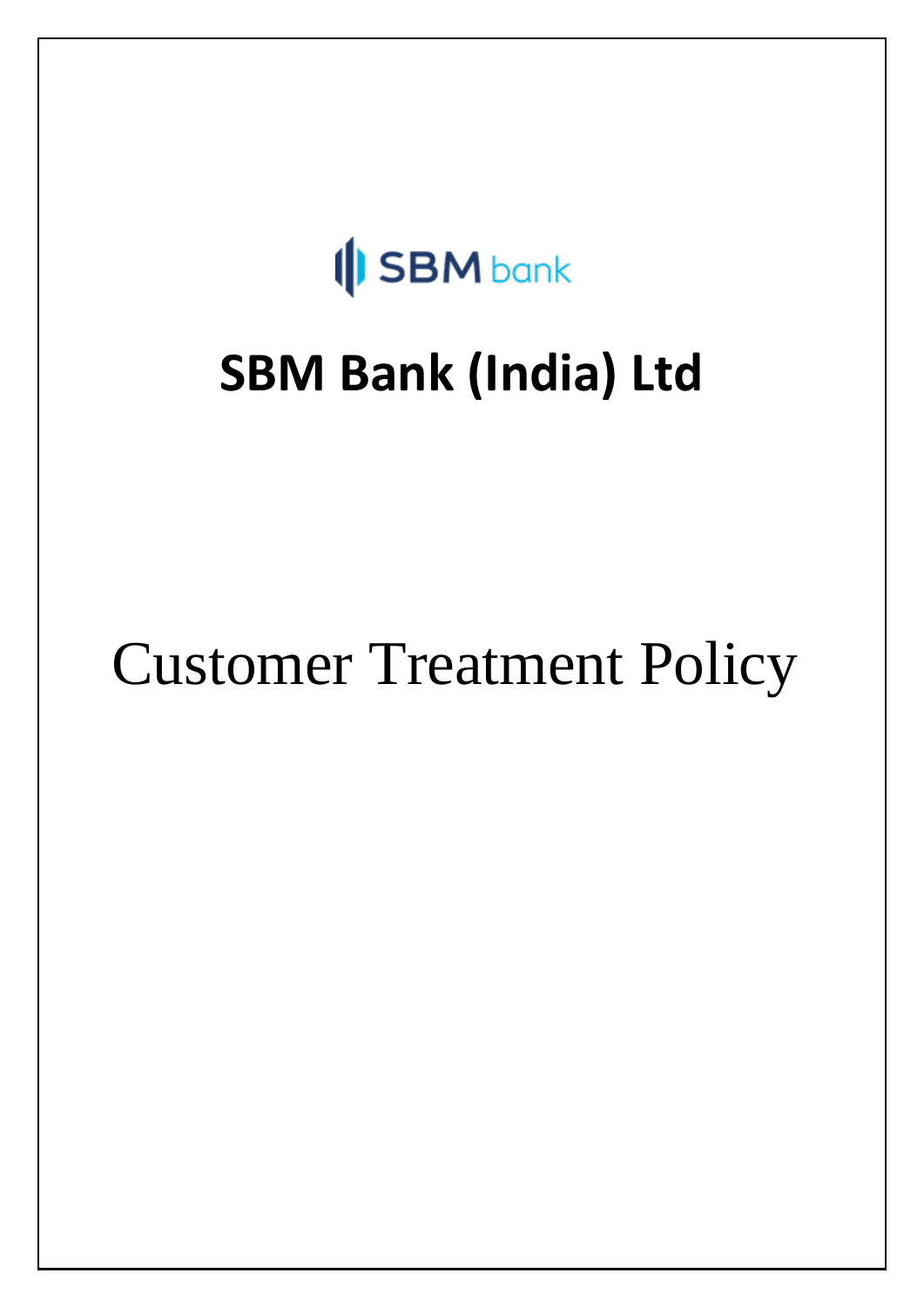#### **Document Review & Approval History:**

(All revisions made to this document are listed in chronological order)

| <sup>7</sup> ersion<br>No. | Date             | <b>Changes</b> | <b>Reviewed by</b>                  | <b>Approved by</b>    |
|----------------------------|------------------|----------------|-------------------------------------|-----------------------|
| 1.0                        | November<br>2018 | New Policy     | <b>Risk Management</b><br>Committee | Board of<br>directors |
|                            | March 2020       | Revision       |                                     |                       |

## **Ownership:**

| no. | <b>Primary Owner</b> | <b>Secondary Owner</b> |
|-----|----------------------|------------------------|
|     |                      |                        |
|     |                      |                        |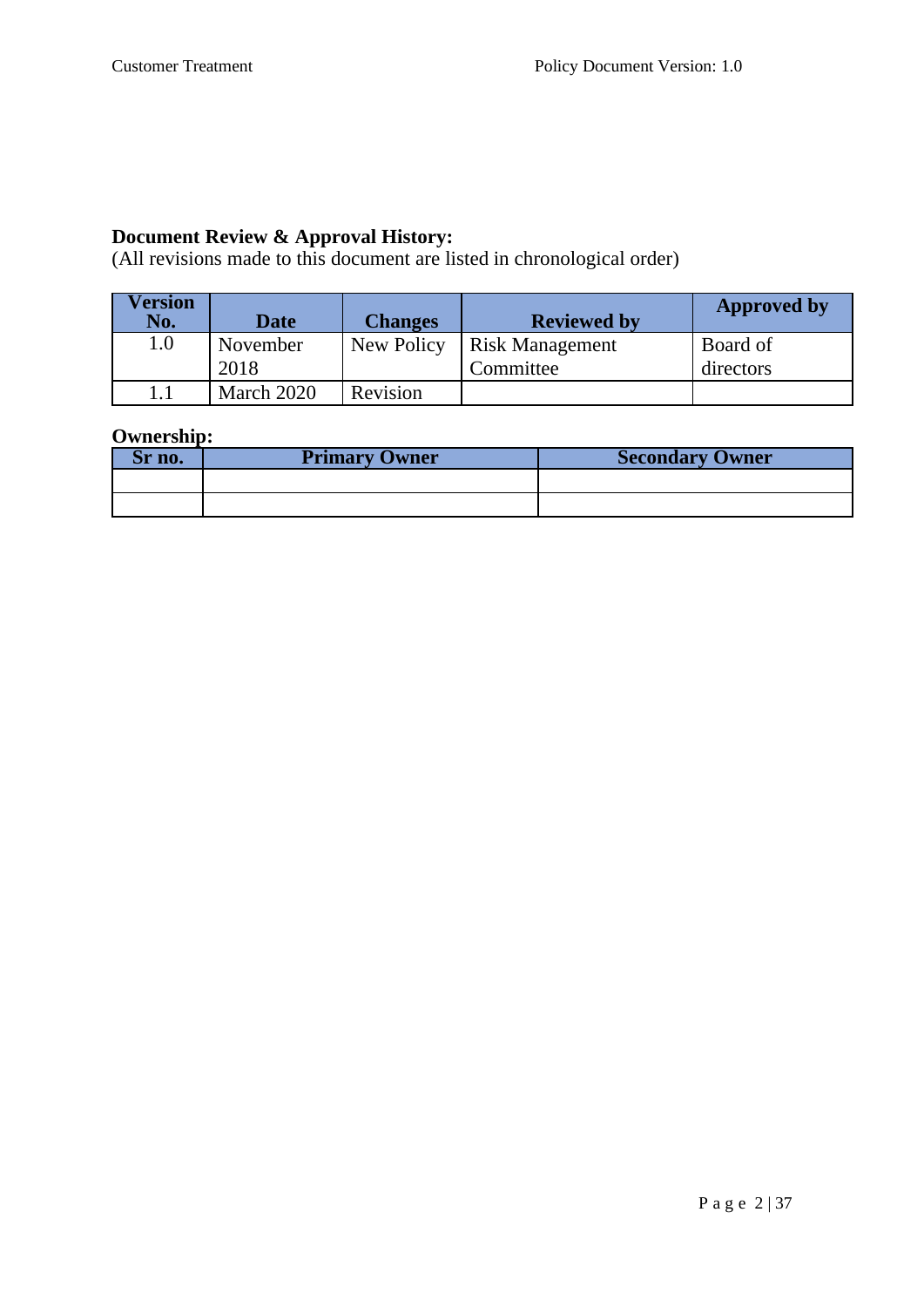# Table of Contents

| 4.4 Guidelines for the purpose of opening/ operating bank accounts of Persons with<br>Autism, Cerebral Palsy, Mental Retardation, Mental Illness and Mental Disabilities |  |
|--------------------------------------------------------------------------------------------------------------------------------------------------------------------------|--|
|                                                                                                                                                                          |  |
|                                                                                                                                                                          |  |
|                                                                                                                                                                          |  |
| 4.8 Collecting Information from customers for cross-selling purpose  34                                                                                                  |  |
| 4.9 Declaration of Holiday under the Negotiable Instruments Act, 1881 34                                                                                                 |  |
|                                                                                                                                                                          |  |
|                                                                                                                                                                          |  |
|                                                                                                                                                                          |  |
|                                                                                                                                                                          |  |
|                                                                                                                                                                          |  |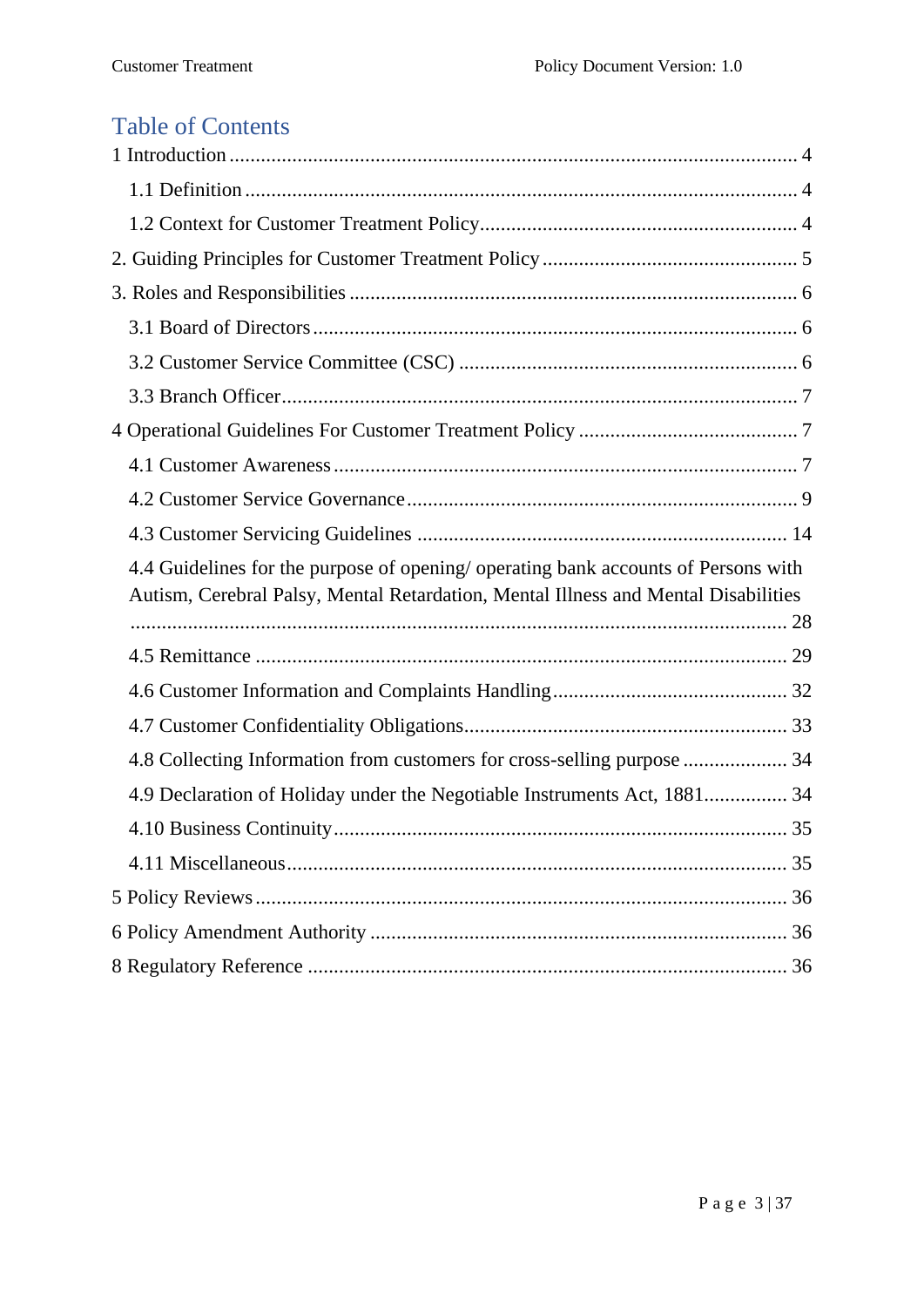# <span id="page-3-0"></span>**1 Introduction**

# <span id="page-3-1"></span>**1.1 Definition**

SBM bank is committed to establishing and developing its relationship with customers. The Customer Treatment policy sets out the standards of good banking practices that the bank will observe in dealings with customers and potential customers.

Refer to Annexure - 1 for the relevant RBI sources related to this Policy supplement. Any updates in the relevant RBI circulars with regards to Customer Treatment Policy, would supersede the Policy supplement statements given here and would accordingly need to be incorporated in the next revision to the supplement.

# <span id="page-3-2"></span>1.2 Context for Customer Treatment Policy

Fair customer treatment through good banking practices is a central tenet to establishing SBM bank as an exemplary financial institution.

## **Definition of Customers**

For the purpose of this Policy, a customer may be defined as a user or a potential user of services and products. So a 'Customer' may include:

- 1 A person or entity that maintains an account and / or has a business relationship with the bank.
- 2 One on whose behalf the account is maintained (i.e. the beneficial owner).
- 3 Beneficiaries of transactions conducted by professional intermediaries, such as Stock Brokers, Chartered Accountants, Solicitors, etc., as permitted under the law.
- 4 Any person or entity connected with a financial transaction which can pose significant reputational or other risks to the bank, say, a wire transfer or issue of a high value demand draft as a single transaction.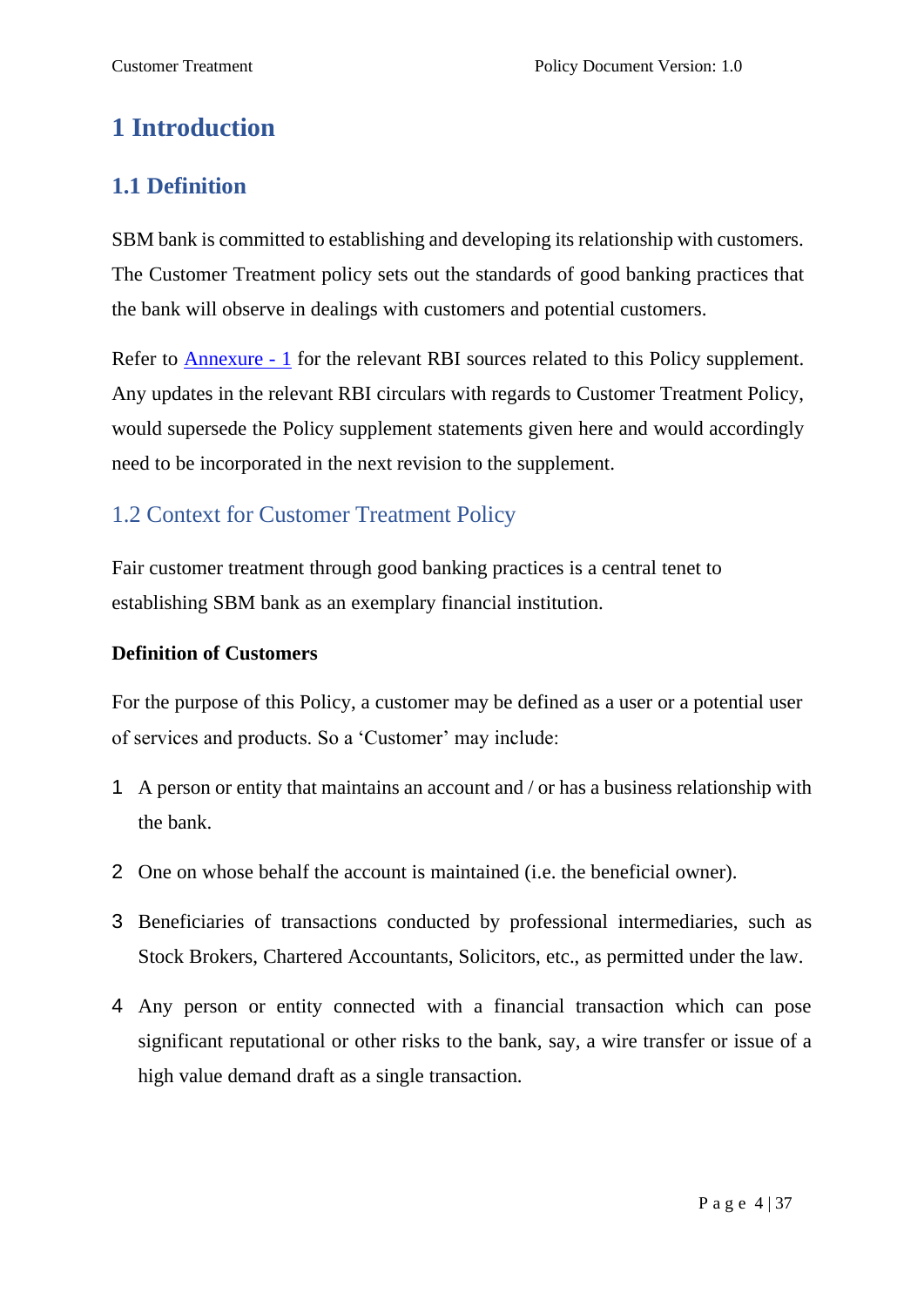# <span id="page-4-0"></span>**2. Guiding Principles for Customer Treatment Policy**

- 1 The bank should pay due regard to the information needs of its customers and communicate information to them in a way which is clear, fair and not misleading.
- 2 The bank should ensure customers are provided with products and services that perform as expected, and the associated service is of an acceptable standard and as they have been led to expect.
- 3 The bank should have relevant measures in place to ensure security and integrity of customer information.
- 4 Senior Management should instill a culture within SBM bank whereby they understand what the importance of fair treatment of customer means and also ensure the staff can achieve this at all times. The staff should be courteous while interacting with customers across all channels.
- 5 The bank should be sensitive to customer complaints and have in place processes for measuring performance against all customer fairness issues.
- 6 The bank should endeavor to institute leading practices in all customer service and complaint management practices.
- 7 The bank should cultivate respect for social responsibility causes such as environment, health among customers and its staff.
- 8 The bank should conduct periodic customer satisfaction surveys to better understand customer needs and to improve its customer servicing frameworks.
- 9 As part of SBM bank's commitment towards corporate social responsibility, the staff may extend specific CSR initiatives to include customer participation.
- 10 The bank should further ensure that it protects the rights of all customers as laid down in the "SBM-Bank Customer Rights Policy"
	- a. Right to fair treatment,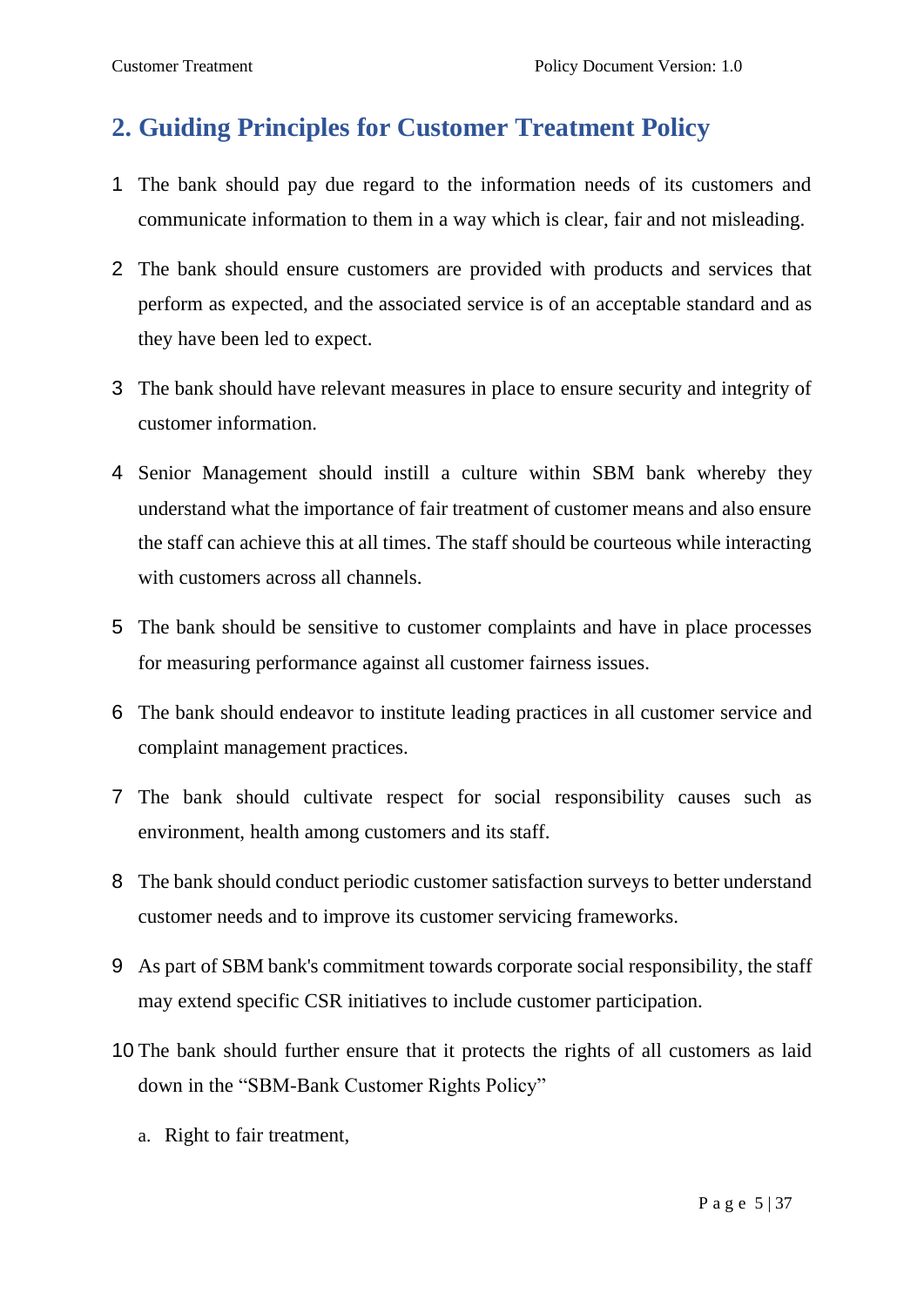- b. Right to Transparency, Fair and Honest Dealing
- c. Right to Suitability
- d. Right to Privacy
- e. Right to Grievance Redress and Compensation

# <span id="page-5-0"></span>**3. Roles and Responsibilities**

The roles and responsibilities of various stakeholders involved in the Customer Treatment Policy are listed below:

# <span id="page-5-1"></span>3.1 Board of Directors

Board of Directors of SBM Bank should:

- 1 Ensure that an appropriate Customer Treatment Policy is in place in SBM bank to manage mandatory RBI disclosures.
- 2 Provide the necessary approval for the Customer Treatment Policy.
- 3 Provide management oversight to the aspects related to Customer Treatment.

# <span id="page-5-2"></span>**3.2 Customer Service Committee (CSC)**

CSC should:

- 1 Ensure that the Board of Directors is updated with timely information.
- 2 Implement the necessary changes to the Customer Treatment Policy and procedures, with the approval of the Board of Directors to ensure that the current Policy is sound and appropriate.
- 3 Overlook Customer Service as outlined in Section 4.2.1. The Committee should review customer service / customer care aspects in the bank and submit a detailed memorandum in this regard to the Board of Directors, once every six months and initiate prompt corrective action wherever service quality / skill gaps have been noticed.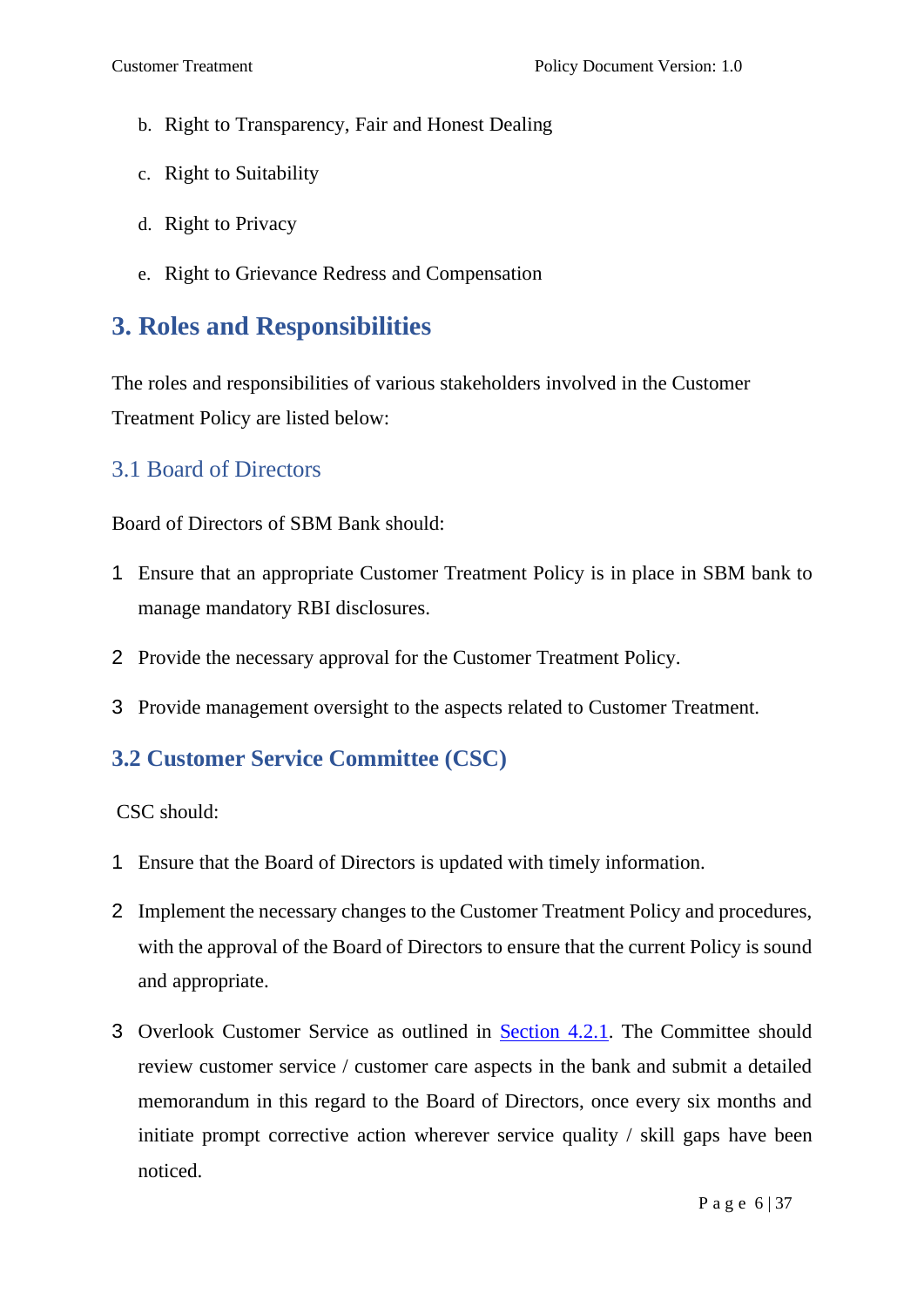# <span id="page-6-0"></span>**3.3 Branch Officer**

Branch Officer should ensure that:

- 1 Customers are given clear information about SBM bank's products and services.
- 2 Customer accounts comply with the Know Your Customer (KYC), Customer Due Diligence (CDD) norms.
- 3 Accounts are maintained in compliance with the RBI requirements (including inactive, abandoned accounts).
- 4 Customer complaints are handled in a timely and effective manner.

# <span id="page-6-1"></span>**4 Operational Guidelines For Customer Treatment Policy**

# <span id="page-6-2"></span>**4.1 Customer Awareness**

## 4.1.1 Products & Services

1. Products and services marketed and sold by SBM bank shall be designed to meet the needs of specific customer segments and shall be targeted accordingly.

2. For existing and prospective customers, SBM bank shall:

a. Give clear and appropriate information explaining the different types of products and services available, key features of the products and services, including any fees, charges and / or commissions applicable.

b. Ensure customers are aware and educated regarding security of their account information including but not limited to handling passwords, cards, pins and digital transactions.

c. Outline information required from the customer to ascertain and keep a good record of their identity.

d. Convey different modes in which services and products are offered and how to find out more about them.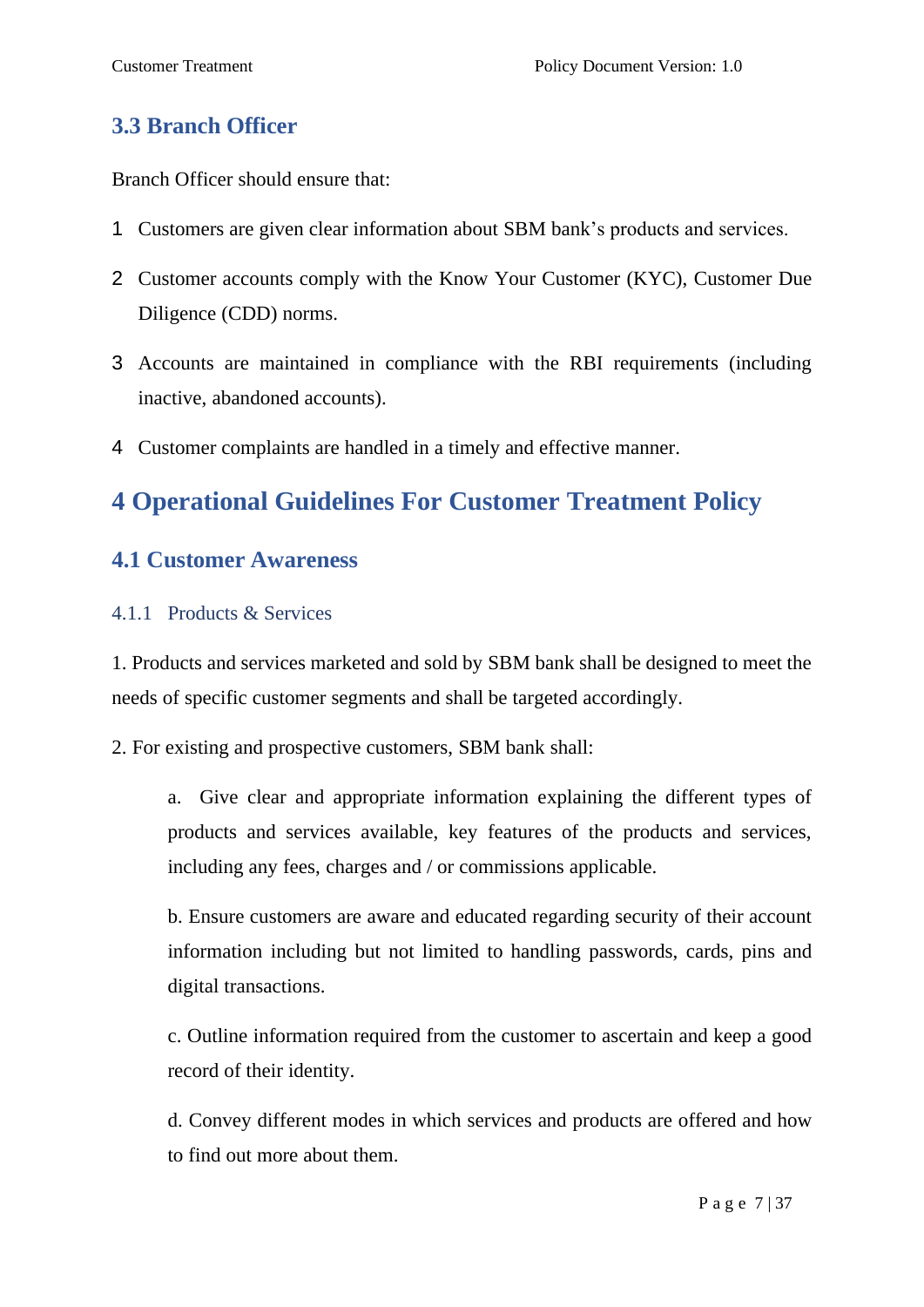3.SBM bank shall make clear that any information provided with respect to products or services shall, unless otherwise specified, be deemed a guideline only designed to assist customers in making their own decisions.

4.SBM bank customer service executives should provide guidance to customers on using its tools and services. SBM bank intends to have online support on its web site and social media sites to treat customers efficiently and swiftly.

5.SBM bank should periodically conduct customer satisfaction surveys and report to appropriate forums to ensure continuous improvement in customer servicing.

SBM bank shall continuously strive to improve basic banking services through product innovation.

## 4.1.2 Terms and Conditions

- 1. SBM bank should provide customers relevant terms and conditions in a plain language for all products or services requested. This may be provided in the form of a Customer Acceptance Document
- 2. SBM Bank should ensure that explanations and clarifications are made available when it uses legal or technical language.
- 3. SBM bank should inform customers about any changes to terms and conditions through appropriate communications prior to changes being implemented.
- 4. SBM bank should notify customers of any minimum account balance requirements at the onset of the banker- customer relationship and also the charges payable if the account balance falls below the prescribed minimum.
- 5. Under normal circumstances, SBM bank should not close a customer's account without giving reasonable written notice (not less than 30 days). However, SBM bank reserves the right to close the account without any notice under the following circumstances:
	- a. Compelled by law to do so;
	- b. Account is used for fraudulent or illegal purposes; and/ or
	- c. Use of threatening or abusive behavior towards an employee.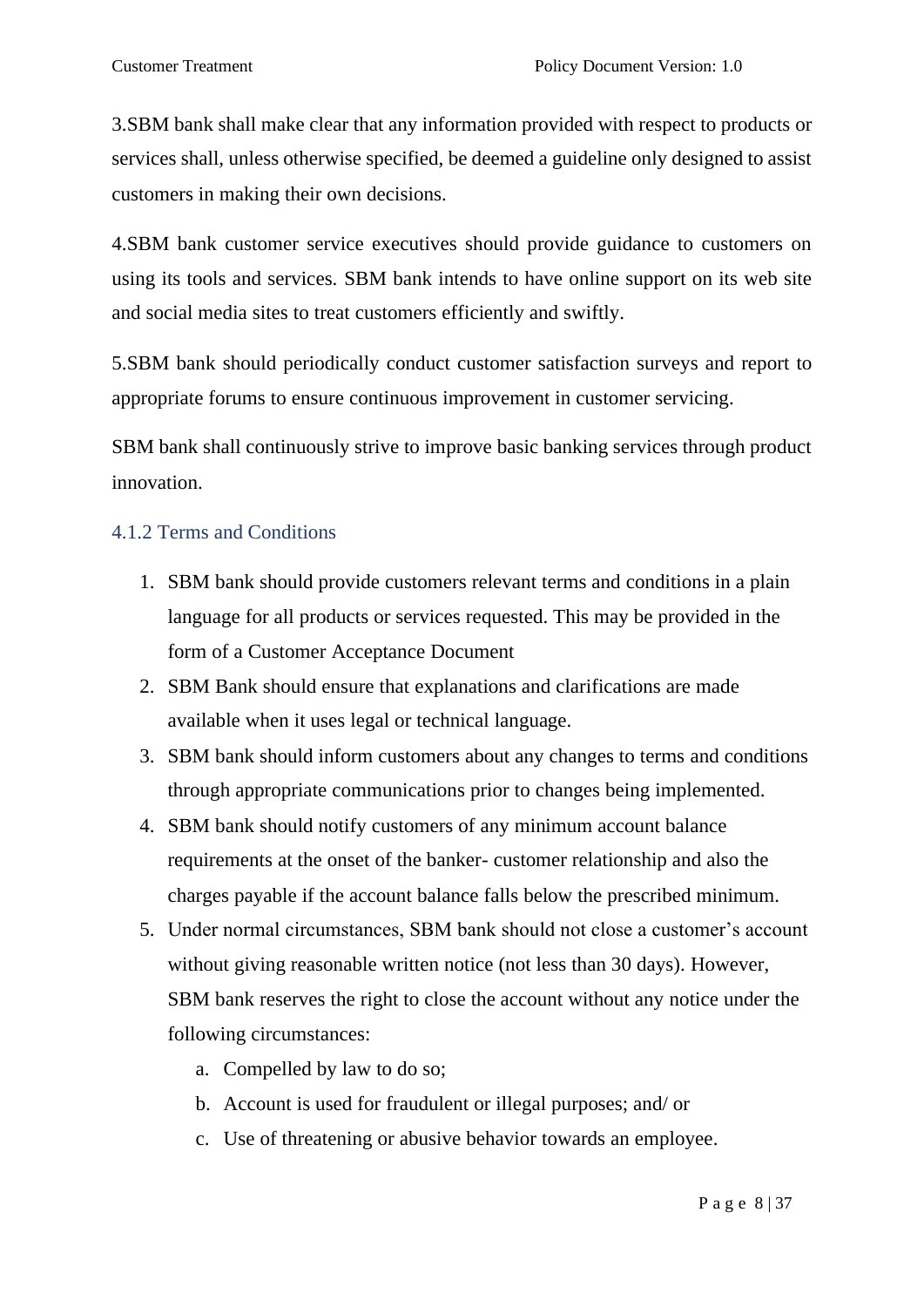# <span id="page-8-0"></span>**4.2 Customer Service Governance**

Commitment to hassle-free service to the customer at large and the Common Person in particular under the oversight of the Board should be the major responsibility of the Board.

#### 4.2.1 Customer Service Committee of the Board

SBM bank is required to constitute a Customer Service Committee of the Board and include experts and representatives of customers as invitees to enable the bank to formulate policies and assess the compliance thereof internally with a view to strengthening the corporate governance structure in the banking system and also to bring about ongoing improvements in the quality of customer service provided by the bank.

The Customer Service Committee could also address the following:

- 1 Formulation of a Comprehensive Deposits Policy;
- 2 Issues such as the treatment of death of a depositor for operations of his account;
- 3 Product approval process with a view for suitability and appropriateness;
- 4 Annual survey of depositor satisfaction; and
- 5 Triennial audit of such services.

Besides, the Committee could also examine any other issues having a bearing on the quality of customer service rendered.

# **4.2.1.1 Monitoring the implementation of awards under the Banking Ombudsman Scheme**

P a g e 9 | 37 The Scheme of Banking Ombudsman was introduced with the object of enabling resolution of complaints relating to provision of banking services. After detailed examination of the complaints / grievances of customers of banks, the Banking Ombudsmen issue their awards in respect of individual complaints to redress the grievances. SBM bank should ensure that the Awards of the Banking Ombudsman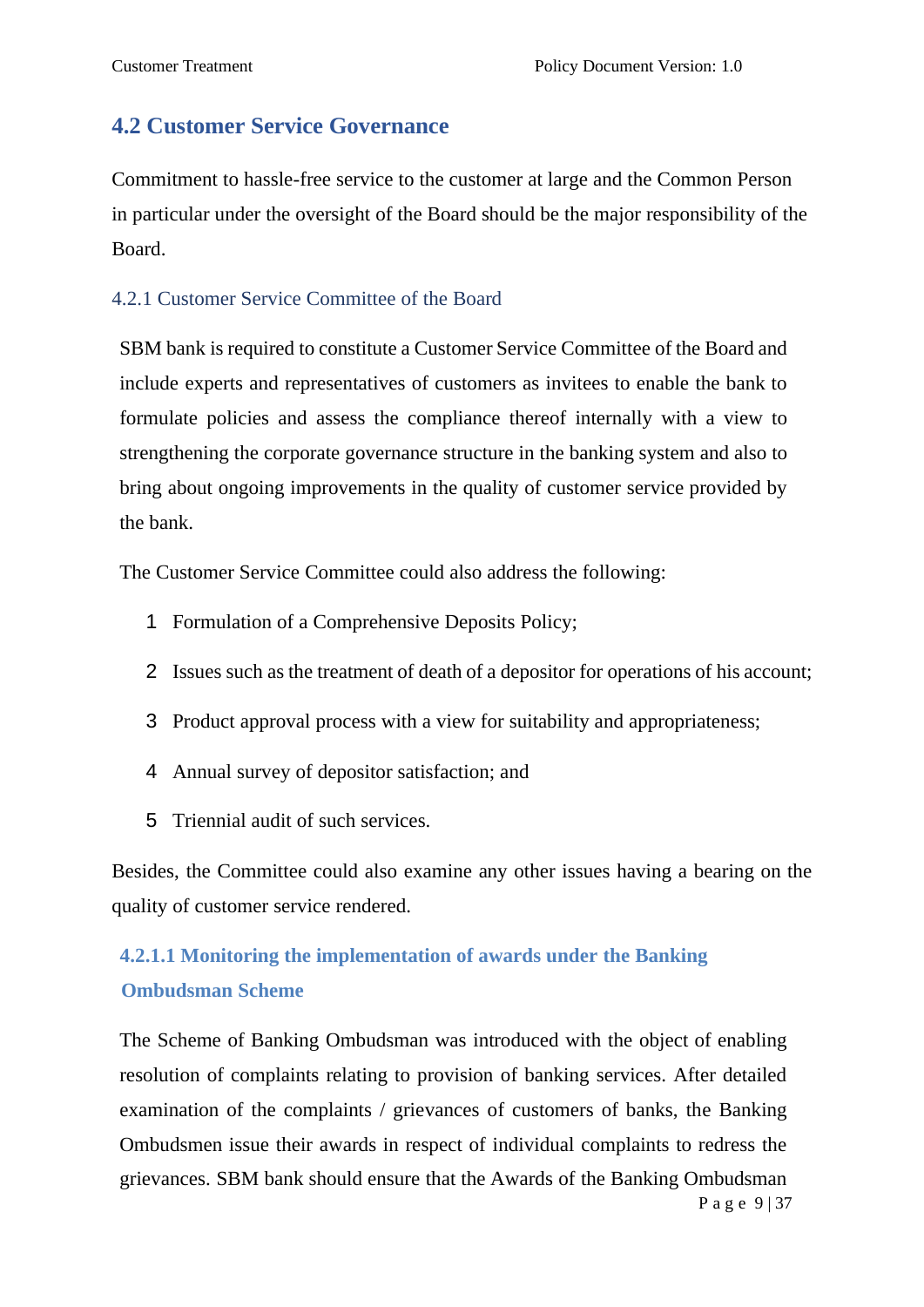are implemented expeditiously and with active involvement of top Management.

To enhance the effectiveness of the Risk Management Committee to carry out its mandate of customer service, SBM should also:

- 1 Place all the awards given by the Banking Ombudsman before the Committee to enable them to address issues of systemic deficiencies existing in the bank if any, brought out by the awards; and
- 2 Place all the awards remaining unimplemented for more than three months with the reasons thereof before the Risk Management Committee to enable the committee to report to the Board such delays in implementation without valid reasons and for initiating necessary remedial action.

# **4.2.1.2 Board Meeting to Review and Deliberate on Customer Service**

SBM bank should review customer service / customer care aspects in the bank and submit a detailed memorandum in this regard to the Board of Directors, once every six months and initiate prompt corrective action wherever service quality / skill gaps have been noticed.

## 4.2.2 Standing Committee on Customer Service

SBM bank shall have Standing Committee cutting across various departments can serve as the micro level executive committee driving the implementation process and providing relevant feedback while the Customer Service Committee of the Board would oversee and review / modify the initiatives. Thus the two Committees would be mutually reinforcing with one feeding into the other. The Terms of the Reference of the Standing Committee will be approved by Customer Service Committee of the Board.

## 4.2.3 Branch Level Customer Service Committee

The Branch Level Customer Service Committee is to be formed to meet at least once a month to study complaints/ suggestions, cases of delay; difficulties faced / reported by customers / members of the Committee and evolve ways and means of improving customer service. The Branch Level Service Committees should include at least one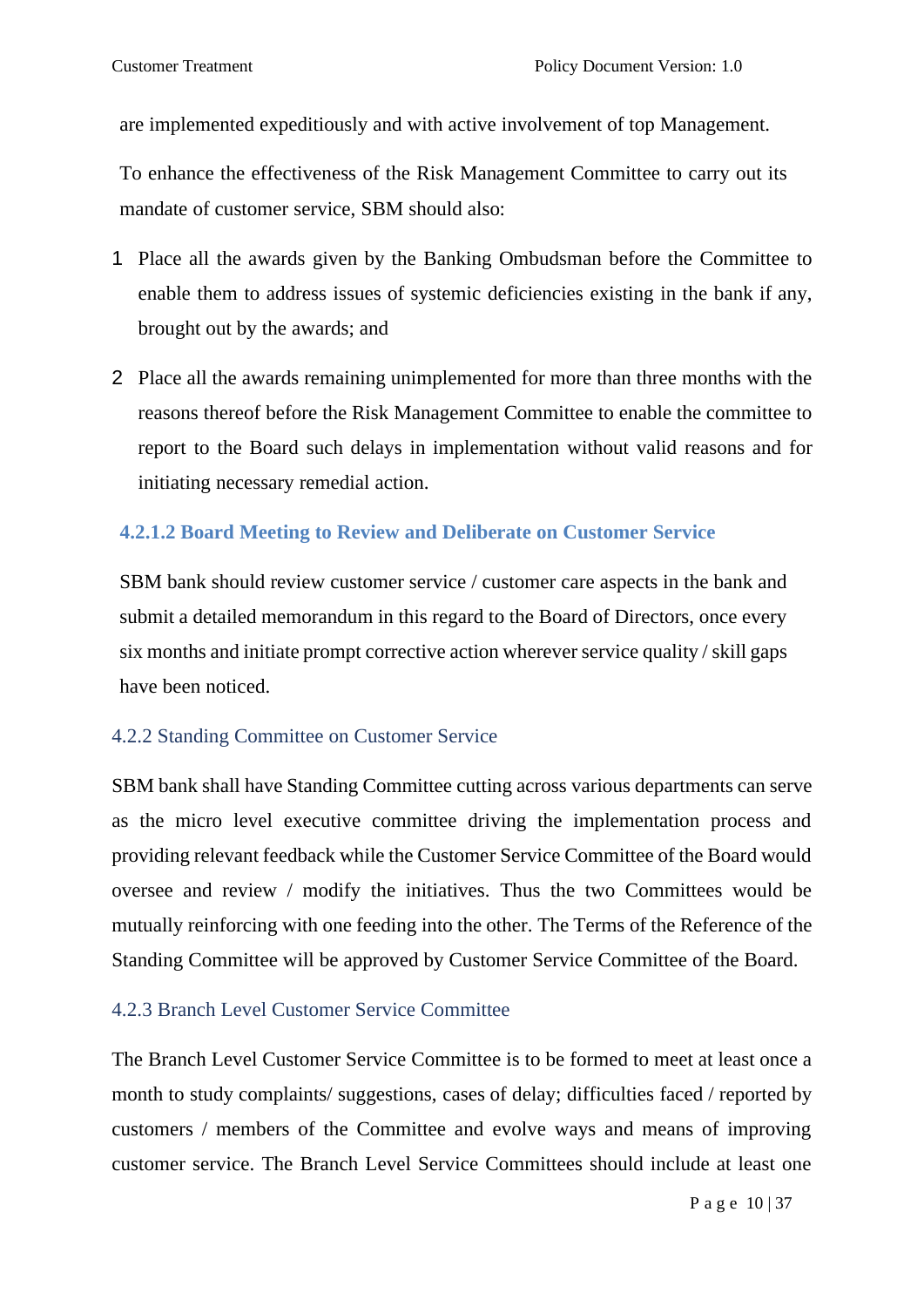customer, preferably a senior citizen. The branch level committees may also submit quarterly reports giving inputs / suggestions to the Standing Committee on Customer Service thus enabling the Standing Committee to examine them and provide relevant feedback to the Customer Service Committee of the Board for necessary policy / procedural action.

## 4.2.3 Nodal Officers

SBM bank should have a nodal department / official for customer service in the Corporate Office in Mumbai, with whom the customers with grievances can approach in the first instance and with whom the Banking Ombudsman and RBI can liaise.

## 4.2.4 Board approved policies on Customer Service

SBM bank have a Board approved Policy for each of the following:

- 1 Comprehensive Deposit Policy
- 2 Cheque Collection Policy
- 3 Customer Compensation Policy
- 4 Customer Grievance Redressal Mechanism Policy/Complaint Handling Policy
- 5 Customer Rights Policy

Refer to the sub policies on the above for further details.

## *4.2.4.1* **Giving publicity to the policies**

The bank should ensure that wide publicity is given to the above Policies by placing them on its website and notice boards in the branches. For detailed procedures for publicizing the Policies, SBM bank should follow the guidelines mandated by the RBI Master Circular on Customer Service in Banks.

SBM bank should also place on its website the instructions along with the policies / procedures put in place for giving access of the locker / safe custody articles to the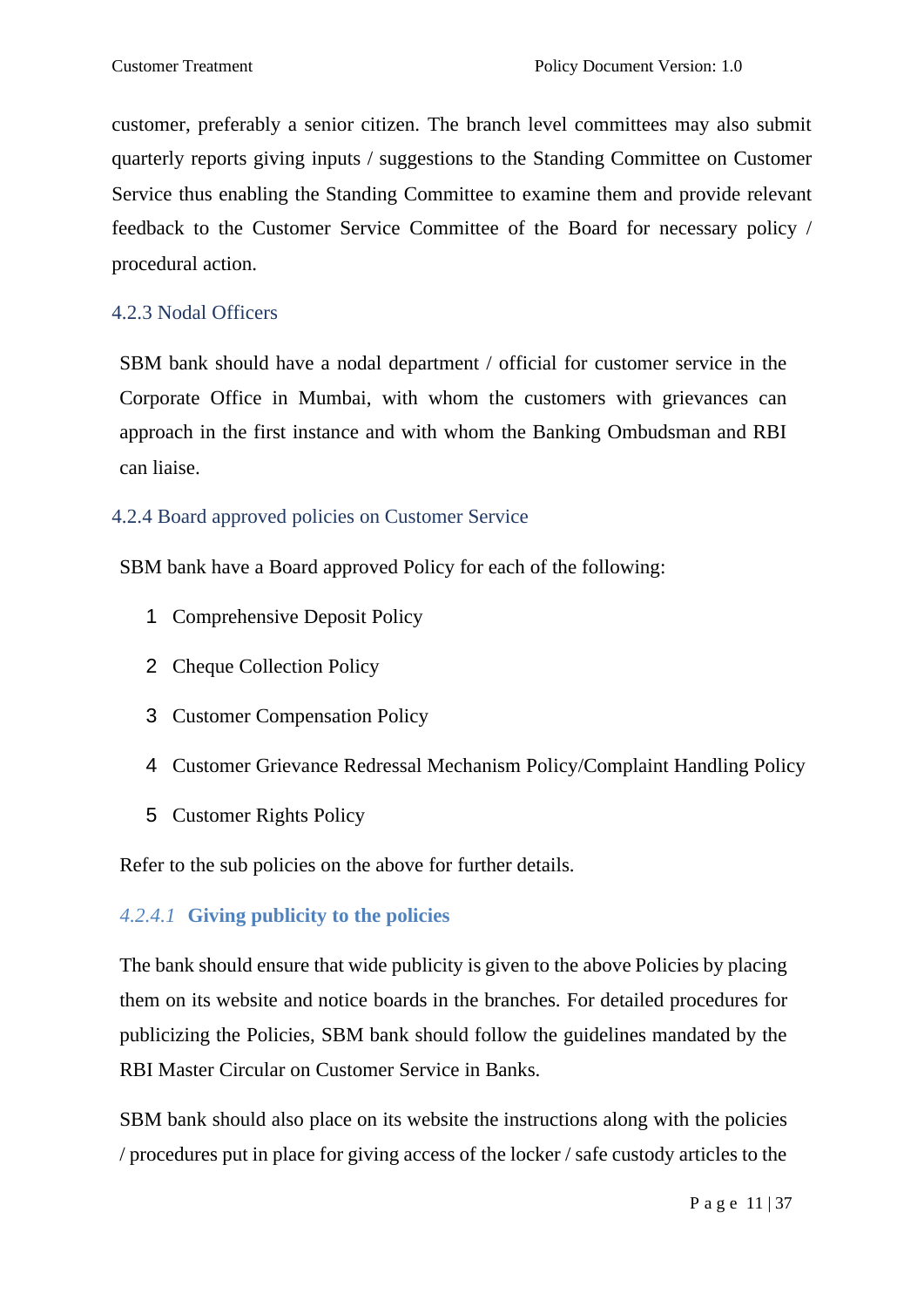nominee(s) / survivor(s) / Legal Heir(s) of the deceased locker hirer / depositor of the safe custody articles. Further, a printed copy of the same should also be given to the nominee(s) / survivor(s) / Legal Heir(s) whenever a claim is received from them.

# 4.2.5 Policy for general management of the branches

SBM bank should have a Board approved Policy for general management of the branches which may include the following aspects:

- 1 Providing infrastructure facilities by branches by bestowing particular attention to providing adequate space, proper furniture, drinking water facilities, with specific emphasis on pensioners, senior citizens, disabled persons, etc.
- 2 Providing entirely separate enquiry counters at their large / bigger branches in addition to a regular reception counter.
- 3 Displaying indicator boards at all the counters in English, Hindi as well as in the relevant regional language. Business posters at semi-urban and rural branches of the bank should also be in the relevant regional languages.
- 4 Posting roving officials to ensure employees' response to customers and for helping out customers in putting in their transactions.
- 5 Providing customers with booklets consisting of all details of service and facilities available at the bank in Hindi, English and the relevant regional languages.
- 6 Use of Hindi and regional languages in transacting business by banks with customers, including communications to customers.
- 7 Reviewing and improving upon the existing security system in branches so as to instill confidence amongst the employees and the public.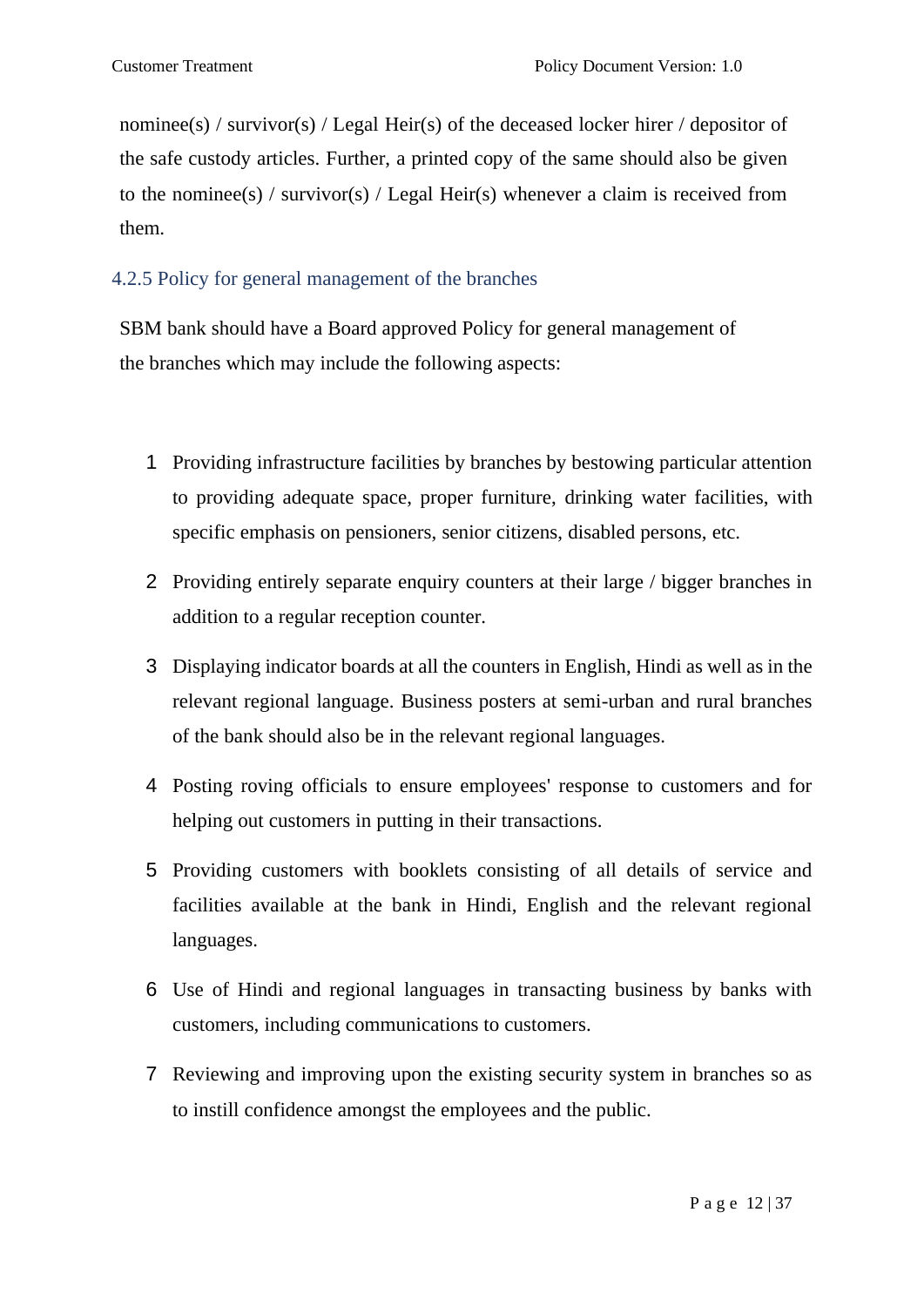- 8 Wearing on person an identification badge displaying photo and name thereon by the employees.
- 9 Periodic change of desk and entrustment of elementary supervisory jobs.
- 10 Training of staff in line with customer service orientation. Training in Technical areas of banking to the staff at delivery points. Adopting innovative ways of training / delivery ranging from job cards to roving faculty to video conferencing.
- 11 Visit by senior officials from Controlling Offices and Head Office to branches at periodical intervals for on the spot study of the quality of service rendered by the branches.
- 12 Rewarding the best branches from customer service point of view by annual awards / running shield.
- 13 Conducting periodic customer surveys and customer service audits to gauge the perception of the customers about the bank and test the effectiveness of the actions taken to improve the same.
- 14 Holding customer relation programs and periodic meetings to interact with different cross sections of customers for identifying action points to upgrade the customer service with customers.
- 15 Clearly establishing a New Product and Services Approval Process which should require approval by the Board especially on issues which compromise the rights of the Common Person.
- 16 Appointing Quality Assurance Officers who will ensure that the intent of the Policy is translated into the content and its eventual translation into proper procedures.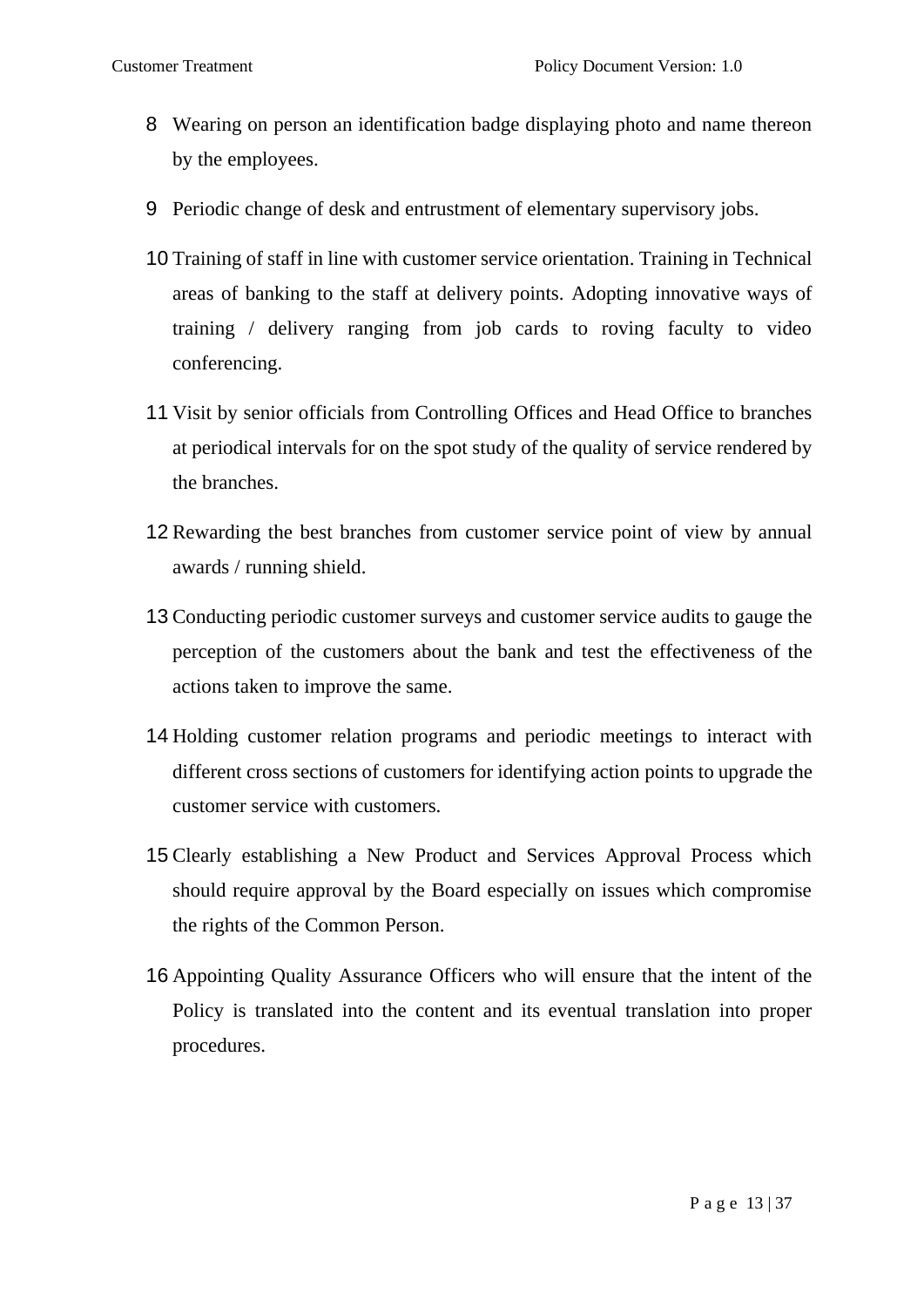# <span id="page-13-0"></span>**4.3 Customer Servicing Guidelines**

#### 4.3.1 Financial Inclusion

## *4.3.1.1* **Basic Savings Bank Deposit Account (BSBDA)**

The Bank will offer all its customers Basic Savings Bank Deposit Account' in line with the guidelines laid down from time to time. For detailed procedures on Basic Savings Bank Deposit Account refer the Deposit Policy.

#### IT-enabled Financial Inclusion

Wherever possible, the Bank will endeavor to increase the banking outreach to the remote corners of the country with affordable infrastructure and low operational costs with the use of appropriate technology.

The Bank would ensure that the solutions developed are:

- Highly secure
- Amenable to audit
- Follow widely accepted open standards to allow inter-operability among the different systems adopted by different banks.

## *4.3.1.2* **Printed Material in Trilingual Form**

SBM bank should make available all printed material used by retail customers including account opening forms, passbooks, pay -in-slips, etc., in trilingual form i.e., English, Hindi and the respective Regional Language of the place where the branch is located.

# 4.3.1.3 **Rights of Transgender Persons – Changes in Bank forms/ applications, etc.**

Bank will not distinguish services on basis of caste, gender etc. Bank will provide for third gender' in all forms/applications etc. prescribed by the Reserve Bank or the banks themselves, wherein any gender classification is envisaged.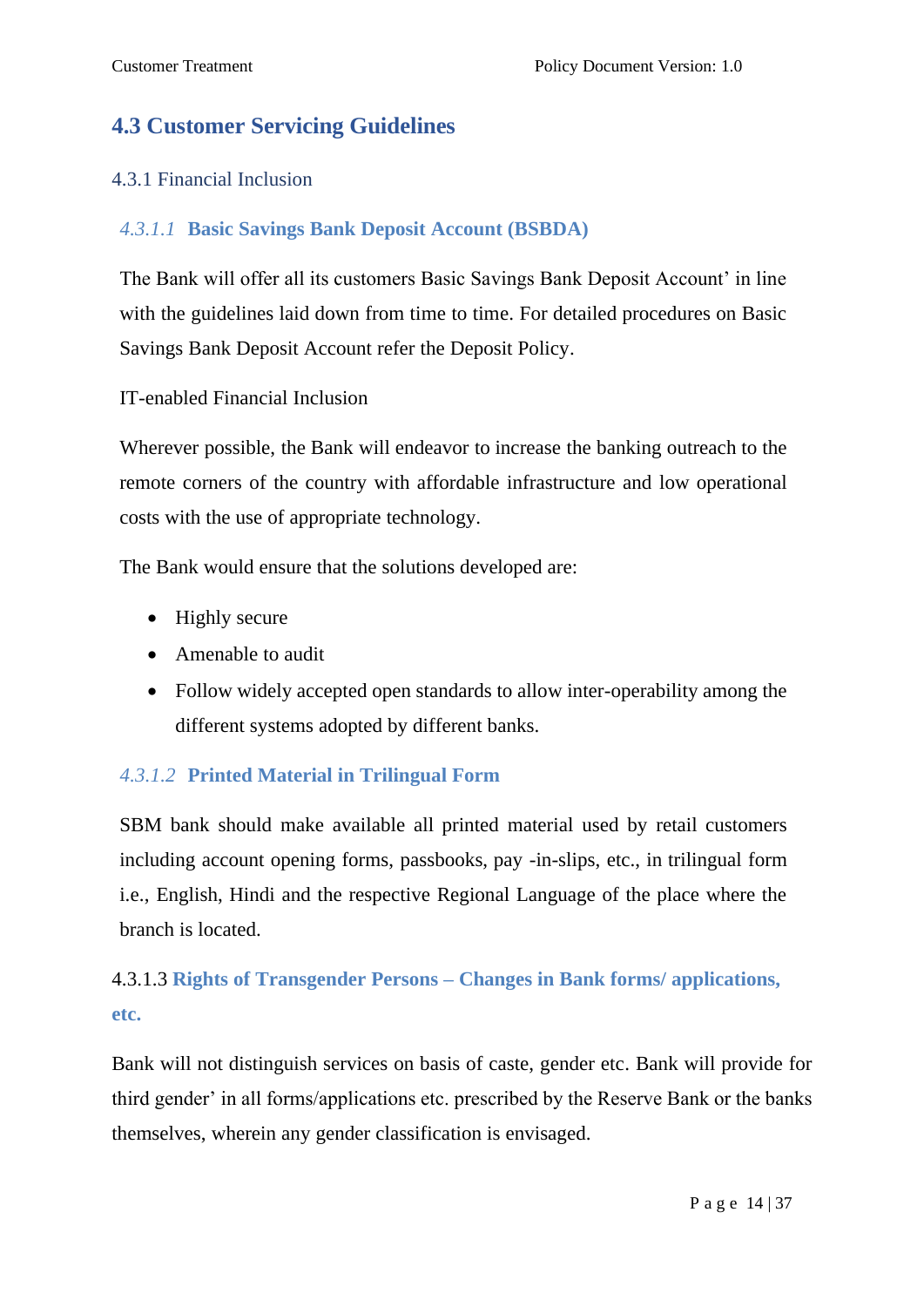# **4.3.1.4Opening / Operation of Deposit Accounts**

## • **Customer Identification Procedure for Individual Accounts**

SBM bank shall be generally guided by RBI instructions on KYC/ AML for opening of accounts.

#### • **Saving bank Rules**

The Savings Bank Rules must be annexed as a tear-off portion to the account opening form so that the account holder can retain the rules.

#### • **Photographs of Depositors**

SBM bank shall obtain and keep on record photographs of all depositors/ account holders in respect of accounts opened by them

#### • **Minimum balance in savings bank account**

For detailed information on minimum balance refer the Deposit Policy.

# • **Levy of Penal Charges on Non-maintenance of Minimum balance in saving bank account**

For detailed information on minimum balance refer the Deposit Policy.

#### • **Opening of current account**

- i. Keeping in view the importance of credit discipline for reduction in NPA level of banks, the bank, at the time of opening current accounts, insist on a declaration stating that the account holder is not enjoying any credit facility with any other bank. The Bank ensures that specific no objection certificate is obtained from lending bank(s), before opening current account.
- ii. If no reply is received from existing lending banks, after waiting period of a fortnight the account is opened. If a response is received within a fortnight, banks should assess the situation with reference to information provided on the prospective customer by the bank concerned and are not required to solicit a formal no objection, consistent with true freedom to the customer of banks as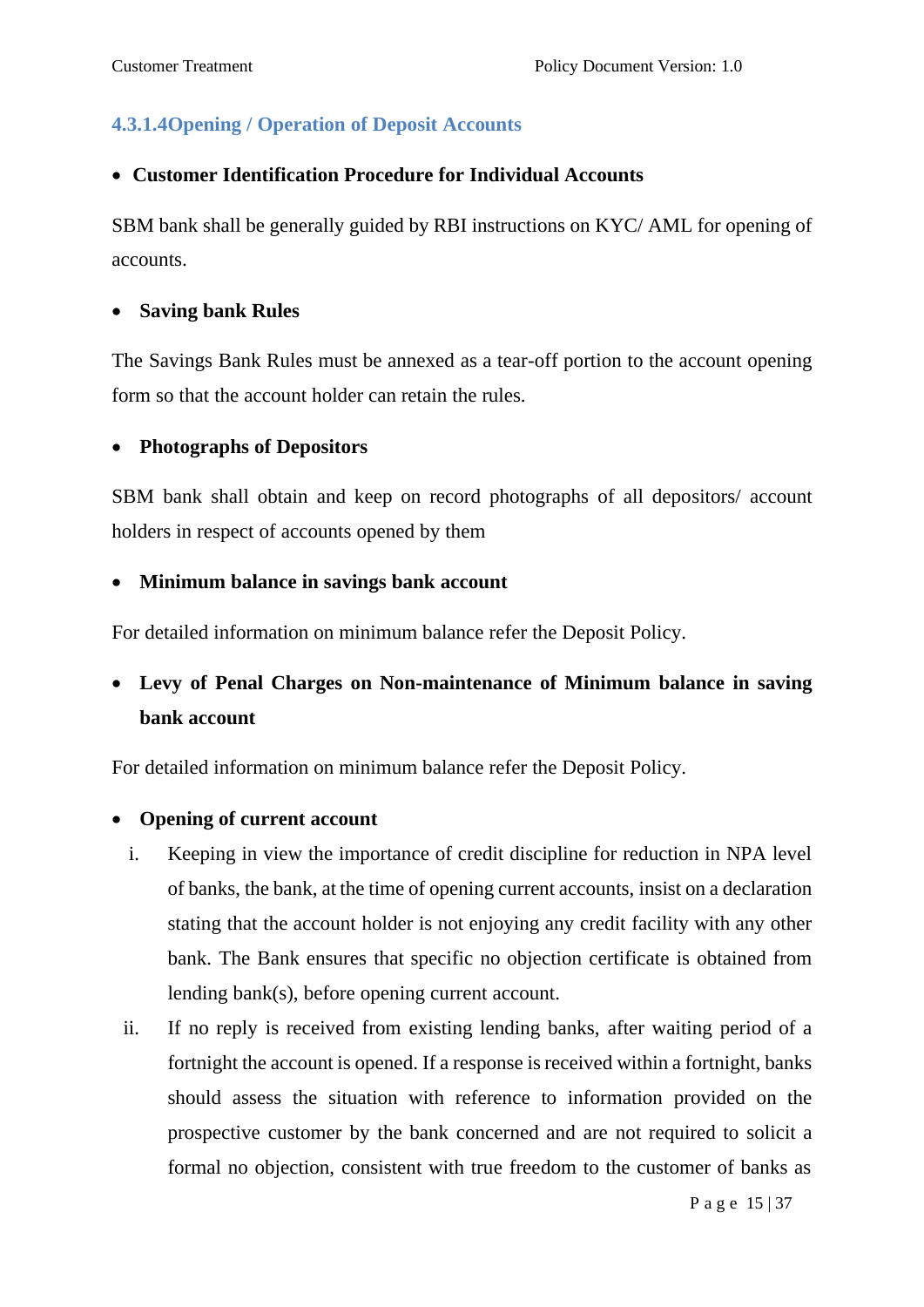well as needed due diligence on the customer by the bank.

- iii. In case of prospective customer is a corporate, enjoying credit facilities from more than one bank, than no-objection certificate is sought from lead bank or concerned banks in case of multiple banking arrangement.
- **Updating Passbook**
	- i. Whenever there are large number of entries in the pass-book, paper tokens indicating the date of its receipt and also when it is to be collected shall be issued
	- ii. A printed slip requesting the customer to update the pass-book on a regular basis shall be issued if the customer has submitted the passbook after a long time or very large number of transactions are there.
- **Entries in Passbook/ statement of accounts**

SBM bank will give constant attention to ensure entry of correct and legible are present in passbook and statement of accounts.

#### • **Maintenance of Savings bank passbook**

- i. Branches to accept the passbook and return them against tokens
- ii. Passbook remaining with the branch, passbook shall be held under lock and key overnight and with named officials

## • **Providing Monthly statement of Accounts**

- i. SBM bank ensures they adhere to the monthly periodicity while sending statement of accounts.
- ii. The statements of accounts for current account holders may be sent to the depositors in a staggered manner instead of sending by a target date every month. The customers may be informed about staggering of the preparation of these statements.
- iii. Inspecting Officers to carry out sample check of branches to verify the dispatch of statements on time
- **Address/ Telephone Number of the Branch in Pass Books/ Statements of Accounts**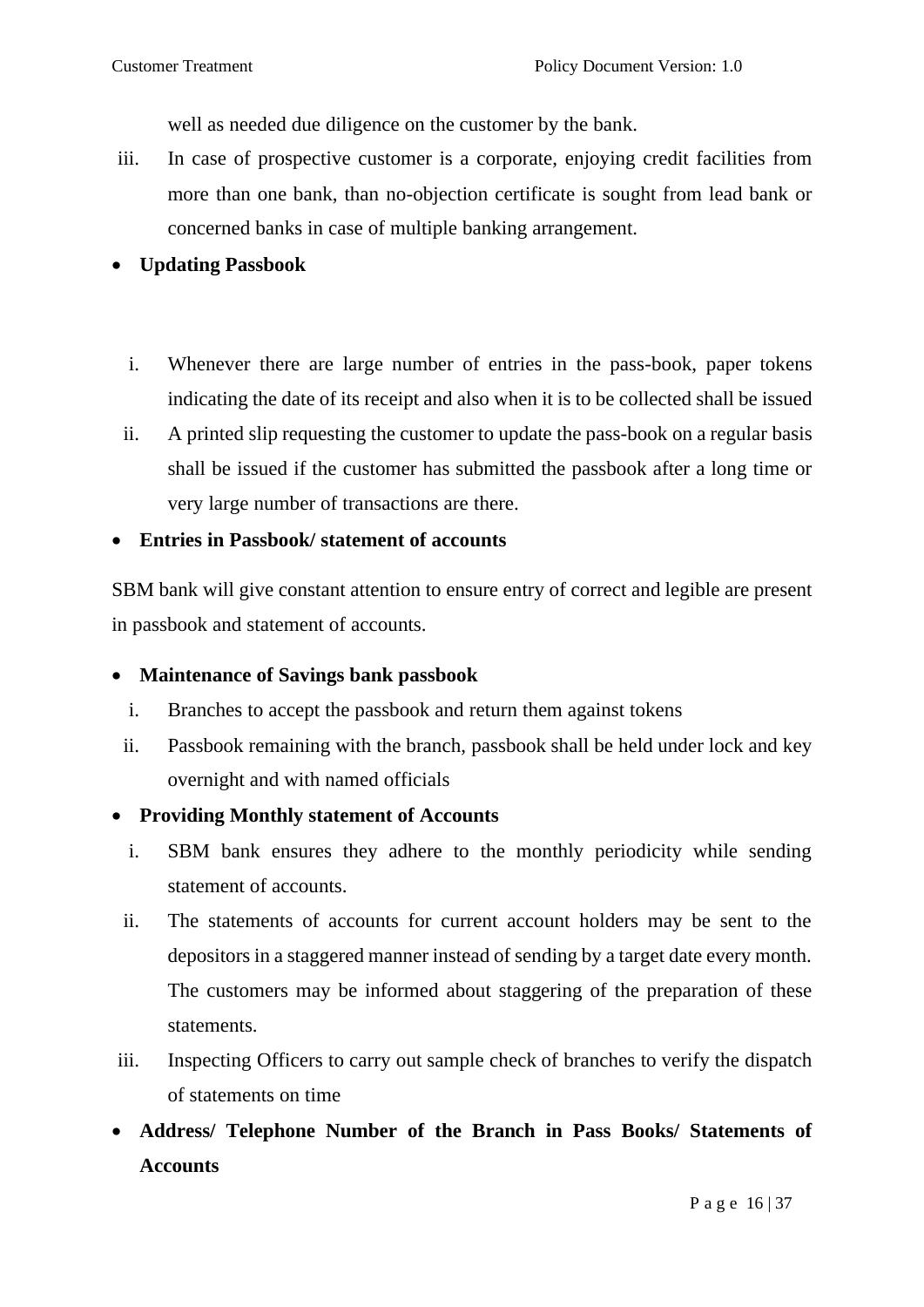SBM bank to ensure the address/ telephone number of the branch is invariably mentioned in passbooks/statement of accounts

#### • **Printing of MICR code and IFSC code on passbook / statement of account**

MICR and IFSC code is a pre-requisite for NEFT and RTGS transactions. SBM bank shall make this information available

## 4.3.2 Service at Counters

## *4.3.2.1* **Banking hours / working days of bank branches**

Banking hours/ working days of bank branches. In the larger interest of the public and the trading community, the physical branches of SBM bank should normally function for public transactions at least for 4 hours on week days and working Saturdays (i.e. Saturdays other than second and fourth Saturdays of each month and Sundays), except on days notified as public holidays by the Government under the Negotiable Instruments Act, 1881

#### **Working hours at branches:**

Monday to Saturday – 9.30 am to 5.30 pm except on  $2<sup>nd</sup>$  and  $4<sup>th</sup>$  Saturday or such other timing as Bank may notify from time to time.

#### **4.3.2.2Changes in working hours**

- i. The bank may fix, after due notice to its customers, whatever business hours are convenient to it i.e., to work in double shifts, to observe weekly holiday on a day other than Sunday or to function on Sundays in addition to the normal working days, subject to observing normal working hours for public transactions.
- ii. Actual hours of operations will vary from branch to branch and will depend upon the customer convenience in each location. Customers will be given at least one month's notice prior to change in branch timings.
- P a g e 17 | 37 iii. In order to safeguard banks' own interest, a bank closing any of its offices on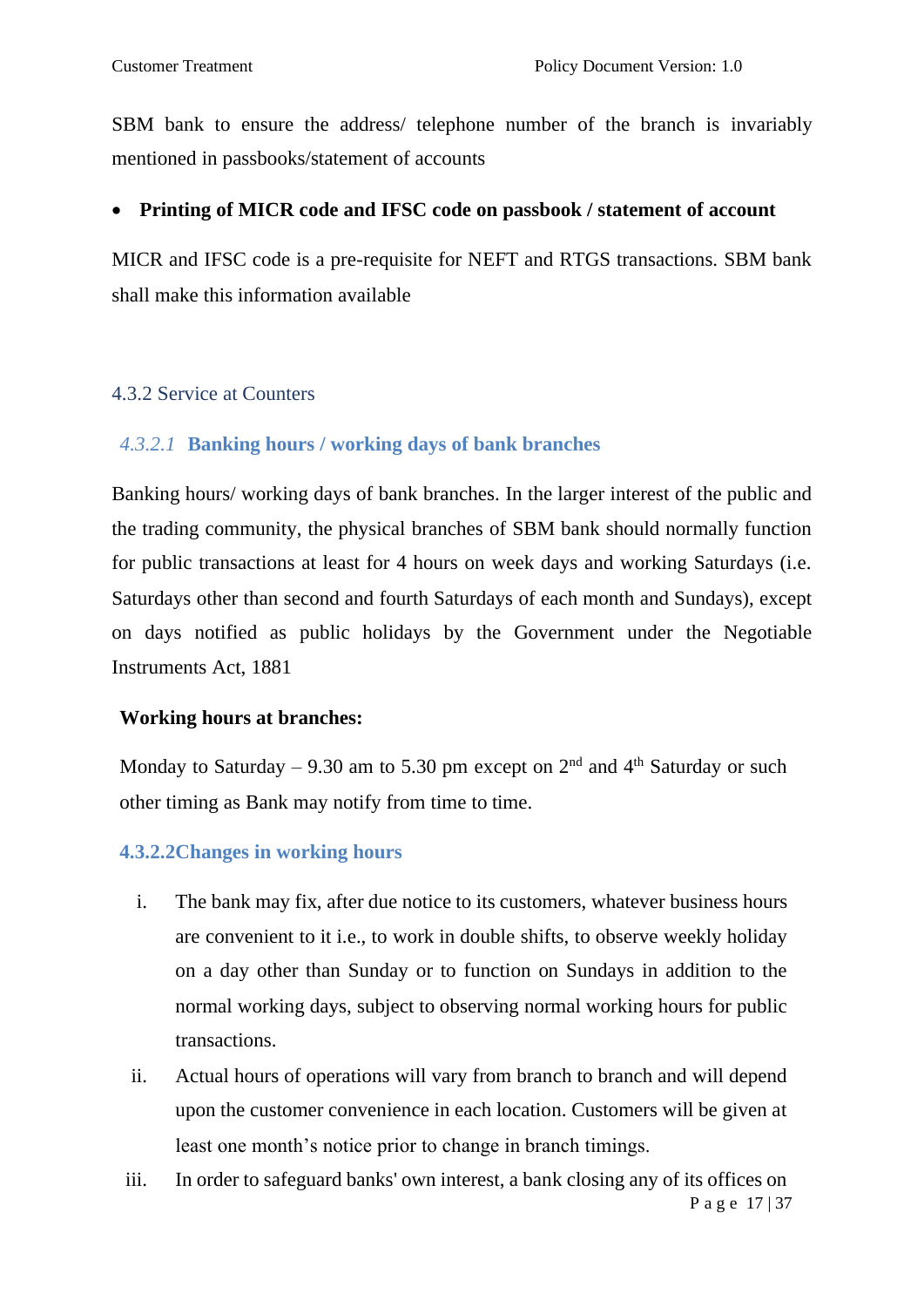a day other than a public holiday, will have to give due and sufficient notice to all the parties concerned who are or are likely to be affected by such closure.

iv. The banks' branches in rural areas can fix the business hours (i.e. number of hours, as well as timings) and the weekly holidays to suit local requirements. This may, however, be done subject to the guidelines given in the RBI Customer Service circular.

#### **4.3.2.3Commencement/ Extension of working hours**

- i. Commencement of employees' working hours 15 minutes before commencement of business hours will be made operative by banks at branches in metropolitan and urban centres. The banks will take into consideration the recommendation taking into account the provisions of the local Shops and Establishments Act.
- ii. The branch managers and other supervising officials should, however, ensure that the members of the staff are available at their respective counters right from the commencement of banking hours and throughout the prescribed business hours so that there may not be any grounds for customers to make complaints.
- iii. Bank will ensure that no counter remains unattended during the business hours and uninterrupted service is rendered to the customers. Further, the banks should allocate the work in such a way that no Teller counter is closed during the banking hours at their branches.
- iv. All the customers entering the banking hall before the close of business hours should be attended to.

#### **4.3.2.4 Extended business hours for non- cash banking transactions**

SBM bank shall extend business hours for banking transactions other than cash, up till one hour before close of the working hours.

The following non-cash transactions should be undertaken by banks during the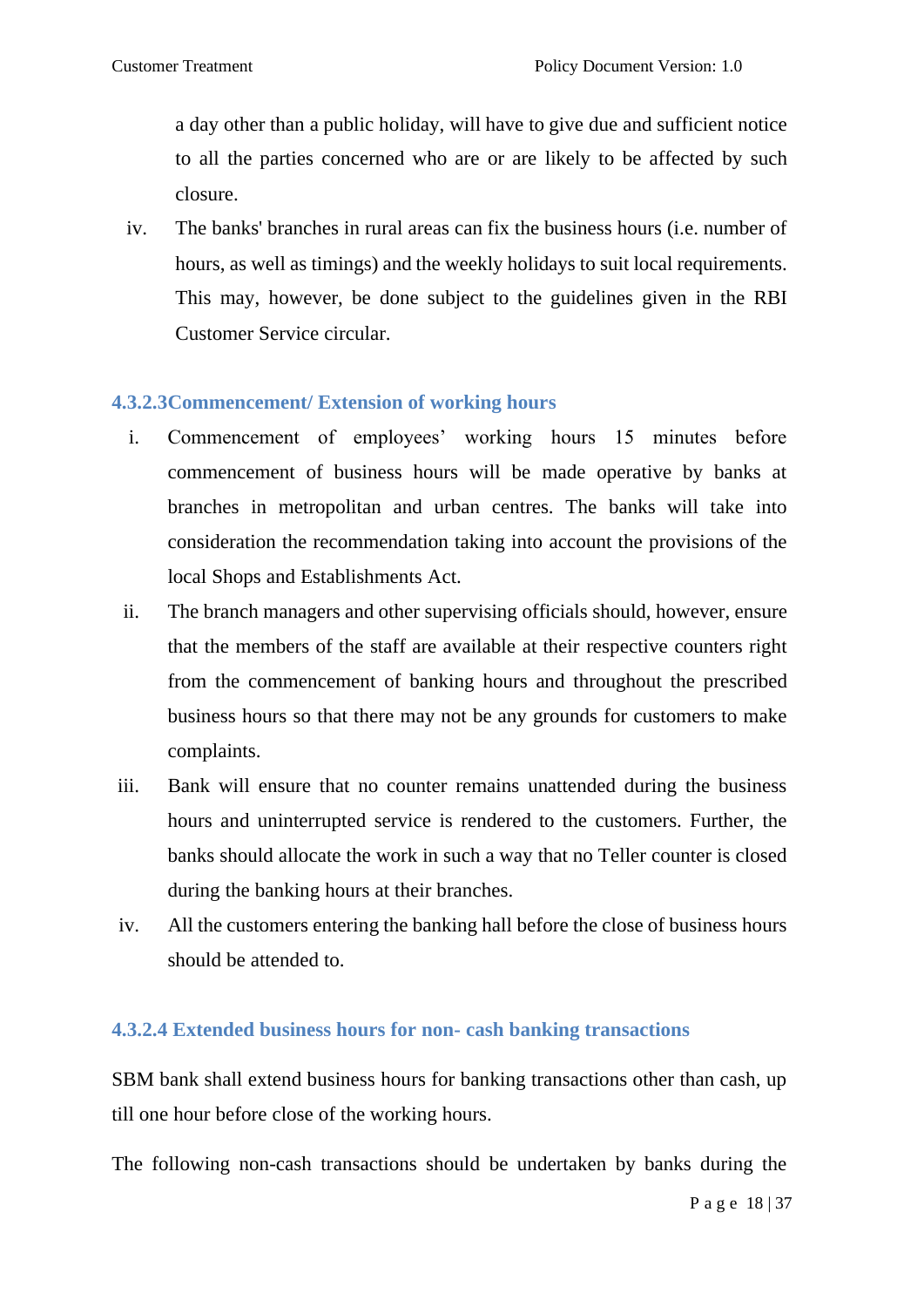extended hours, i.e., up to one hour before the close of working hours:

- a) Non-voucher generating transactions
	- Issue of pass books/statement of accounts
	- Issue of cheque books
	- Delivery of term deposit receipts/drafts
	- Acceptance of share application forms
	- Acceptance of clearing cheques
	- Acceptance of bills for collection
- b) Voucher generating transactions
	- Issue of term deposit receipts
	- Acceptance of Cheques for locker rent due
	- Issue of travelers cheque
	- Issue of gift cheques
	- Acceptance of individual cheque for transfer credit

#### **4.3.2.5 Banking facilities to Visually Impaired Persons**

SBM bank should ensure that all the banking facilities such as cheque book facility including third party cheques, ATM facility, net banking facility, locker facility, retail loans, credit cards etc., are invariably offered to the visually challenged without any discrimination. For detailed procedures on providing banking facilities to the visually impaired persons, SBM bank should follow the guidelines stated in the Deposit Policy

#### *4.3.2.6 Doorstep Banking Service for Senior Citizens & Differently Abled or Infirm Persons*

SBM to provide Doorstep banking to senior citizens of more than 70 years of age and differently abled or Infirm persons

SBM to provide adequate publicity to the availability of these services in their public awareness campaigns. The charges, in this regard, shall also be prominently indicated in brochures and published in their websites.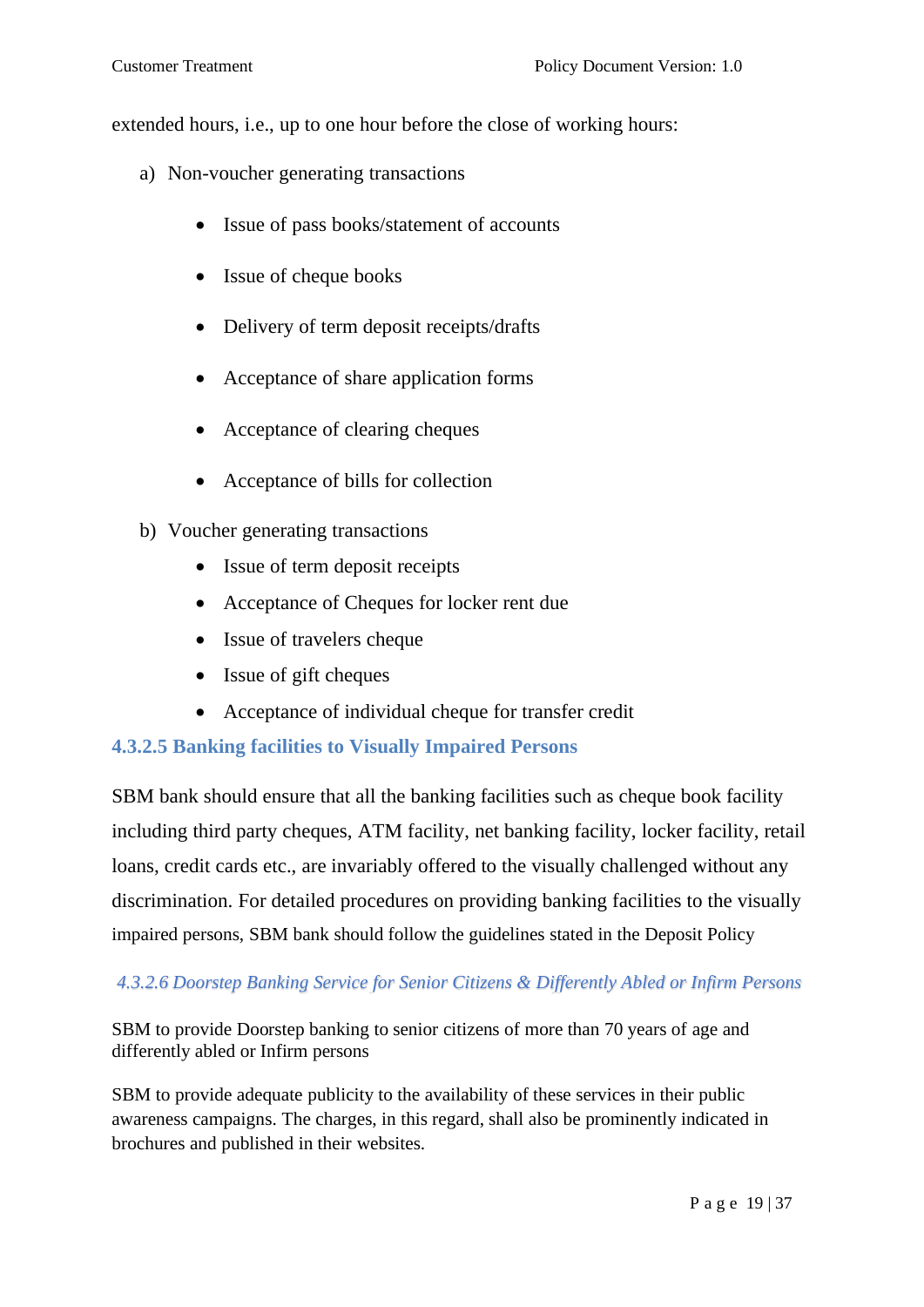The service to be provided within distance of 10 KM from the Branch Premises A process for the same to be prepared and displayed in the website of the bank

#### 4.3.3 Extension of Safe Deposit Locker / Safe Custody Article Facility

SBM bank should follow the RBI guidelines regarding the allotment of Lockers, security aspects relating to Safe Deposit Lockers and customer due diligence for allotment of Lockers. For detailed

procedures on extension of safe deposit locker facility, SBM bank should shall refer the Deposit Policy

#### 4.3.4. Facility of exchange of notes / coins and soiled notes:

SBM bank would follow RBI guidelines and operational instructions on acceptance of small denomination notes, exchange of soiled notes and issue of coins to members of public currency notes and accordingly extend these facilities to its customers at all its branches.

Further, SBM bank shall refer the deposit policy and cash management policy

#### 4.3.5 Transfer of account from one branch to another

Instructions of a customer for transfer of his account to another office should be carried out immediately on receipt of, and in accordance with, his / her instructions. It should be ensured that along with the balance of the account, the relative account opening form, specimen signatures, standing instructions, etc., or the master sheets wherever obtained, are also simultaneously transferred, under advice to the customer.

#### 4.3.6 Fees, Charges and Interest Rates

1. SBM bank should make available to customers the rates of fees and charges, if any, payable in connection with the operation of their account.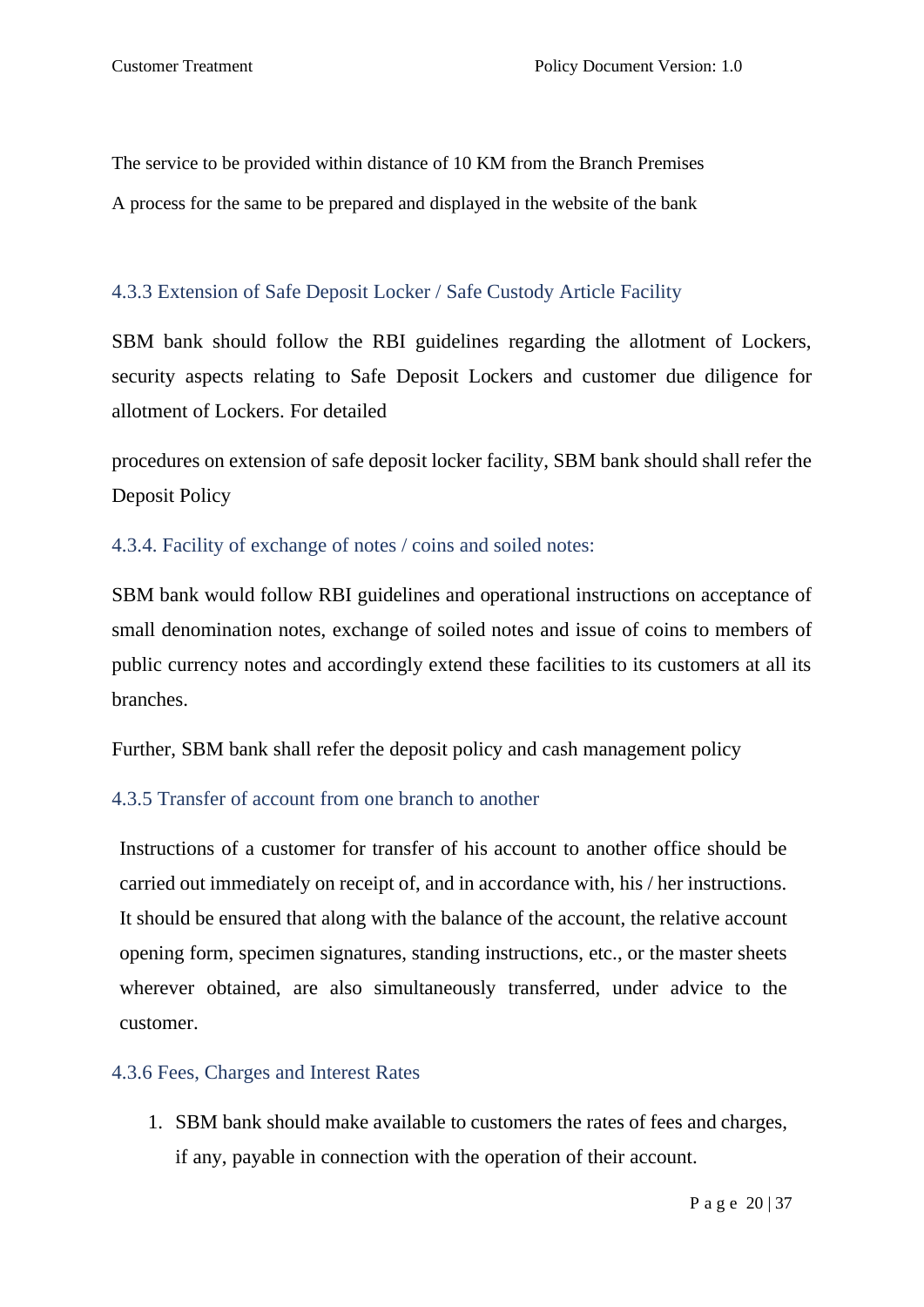- 2. SBM bank customers shall be informed of published tariffs covering basic account services at the time of account opening and may be subsequently communicated at any time on reasonable request.
- 3. SBM bank should conspicuously display fees and charges with respect to their products and services in branches and on the SBM bank website. Details of any changes to the rates of those fees and charges should be given in a timely manner to customers.
- 4. SBM bank should inform customers of the nature and amount of charges debited from their account, including inactive accounts.
- 5. SBM bank should inform customers of the interest rates applicable to their account. SBM bank will, on request, provide customers with information relative to the manner in which interest is calculated and when it will be charged to their account. These will include the rates applicable and any other applicable fees / charges when the account is overdrawn without prior agreement or exceeds the agreed borrowing limit.
- 6. SBM bank should ensure that the charges for various types of services are reasonable and are not out of line with the average cost of providing these services. SBM bank should also take care to ensure that customers with low volume of activities are not penalized.

For detailed procedures on bank charges, SBM bank shall refer the deposit policy

#### 4.3.7 Guidance to customers and Disclosure of Information

#### **4.3.7.1 Assistance/guidance to customers**

All branches, except very small branches should have "Enquiry" or "May I Help You" counters either exclusively or combined with other duties, located near the entry point of the banking hall

Customer Service Managers to ensure that the "May I Help You" and no counter remains unattended during the business hours and uninterrupted service is rendered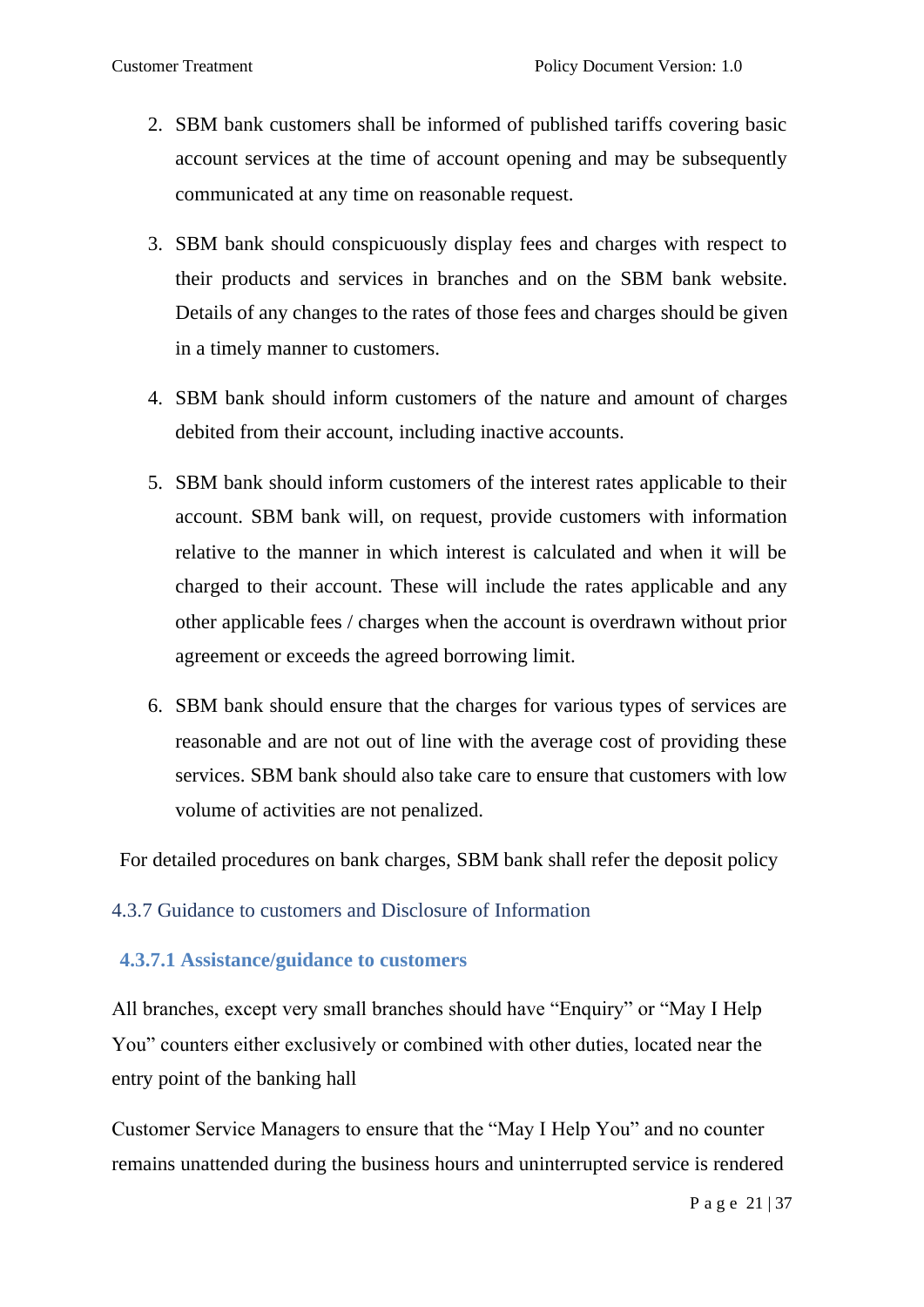to the customers. Additionally, no Teller counter is closed during the banking hours at their branches.

## **4.3.7.2 Display of time norms**

Time norms for specialized business transactions should be displayed predominantly in the banking hall. Customer Service Managers (CSM's) /Branch Operations Managers will ensure that all the customers entering the banking hall before the close of business hours should be attended to

## **4.3.7.3 Display of information by banks – Comprehensive Notice Board**

A format has been devised by Reserve Bank for display of information relating to interest rates and service charges etc. which would enable the customer to obtain the desired information at a quick glance. The Bank ensures the requisite data is updated and displayed on a timely basis in the given format.

#### **Notice Boards**

The Comprehensive notice board in at the branches will be as per the instructions and format mentioned as per the RBI circular.

#### **Booklets/Brochures**

The booklets / brochures may be kept in a separate file / folder in the form of 'replaceable pages' so as to facilitate copying and updation. In this connection, banks may also adhere to the following broad guidelines:

- The file / folder may be kept at the customer lobby in the branch or at the 'May I Help You' counter or at a place that is frequented by most of the customers.
- The language requirements (i.e. bilingual in Hindi speaking states and trilingual in other states) may be taken into account.
- While printing the booklets it may be ensured that the font size is minimum Arial 10 so that the customers are able to easily read the same.
- Copies of booklets may be made available to the customers on request.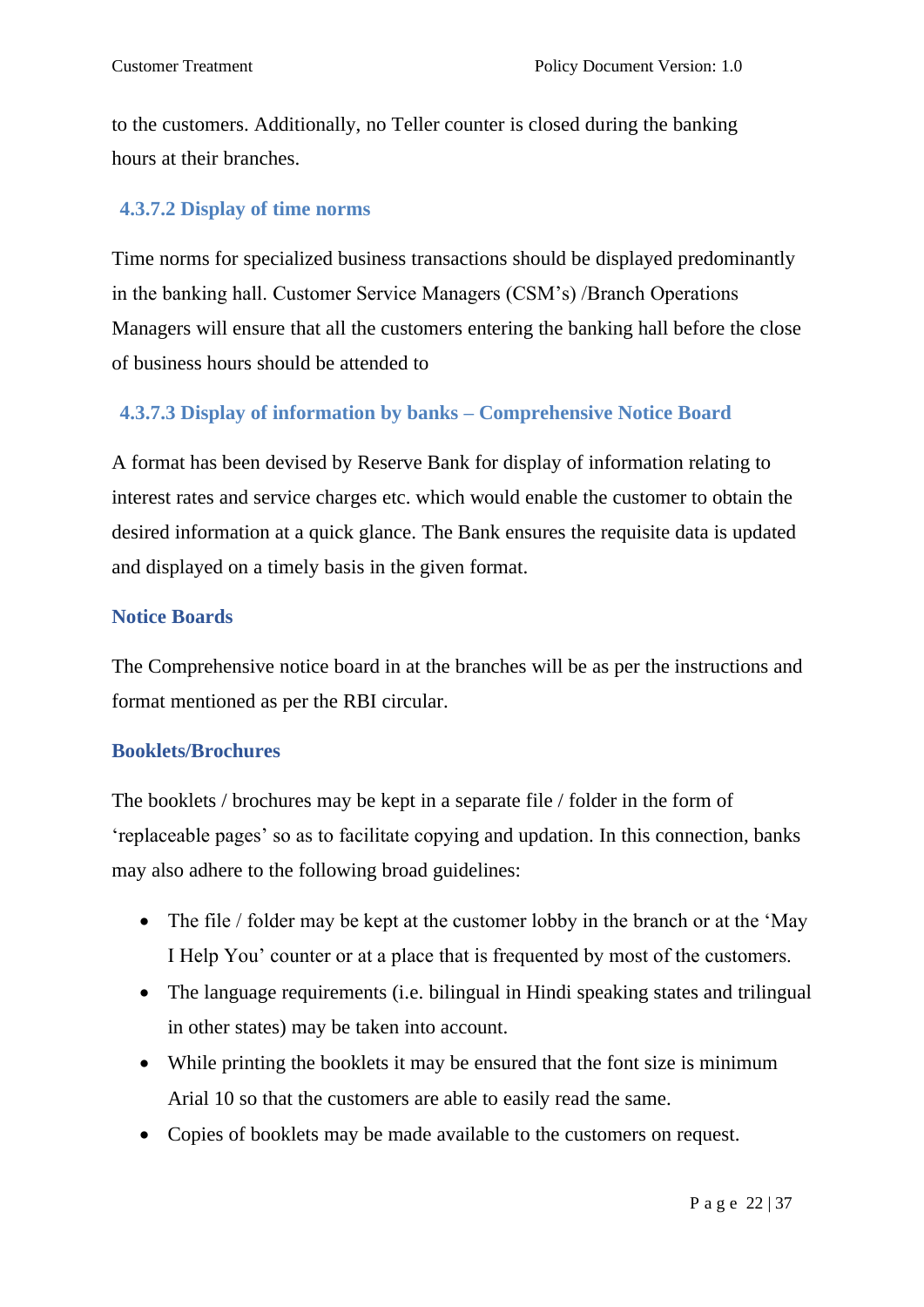#### **Website**

Details as per RBI circular – Customer Service and shall be made available on bank's website.

#### **Display of information relating to Interest Rates and Service Charges**

A format has been devised by Reserve Bank for display of information relating to interest rates and service charges which would enable the customer to obtain the desired information at a quick glance. Additionally, SBM bank shall not charge any foreclosure charges/ pre-payment penalties on all floating rate term loans sanctioned to individual borrowers. SBM bank shall follow uniform, fair and transparent pricing policy and not discriminate between their customers at home branch and non-home branches. SBM bank is advised to display the information as per the format given on their website.

## **Display of Timelines for Credit Decision**

Bank will clearly delineate the procedure for disposal of loan proposals, with appropriate timelines, and institute a suitable monitoring mechanism for reviewing applications pending beyond the specified period. There should not, however, be any compromise on due diligence requirements. Banks may also make suitable disclosures on the timelines for conveying credit decisions through their websites, notice-boards, product literature, etc

For more detail information on display of information refer the Branch Management Policy

## 4.3.9 Inactive accounts, abandoned funds and unclaimed demand drafts

In terms of handling inactive accounts, abandoned funds and unclaimed demand drafts, the SBM Bank collates RBI mandated requirements and supersedes the Policy.

For detailed procedures on inactive accounts abandoned funds and SBM bank according to Section 26 of the Banking Regulation Act, 1949 within 30 days after close of each calendar year should submit a return in the prescribed form and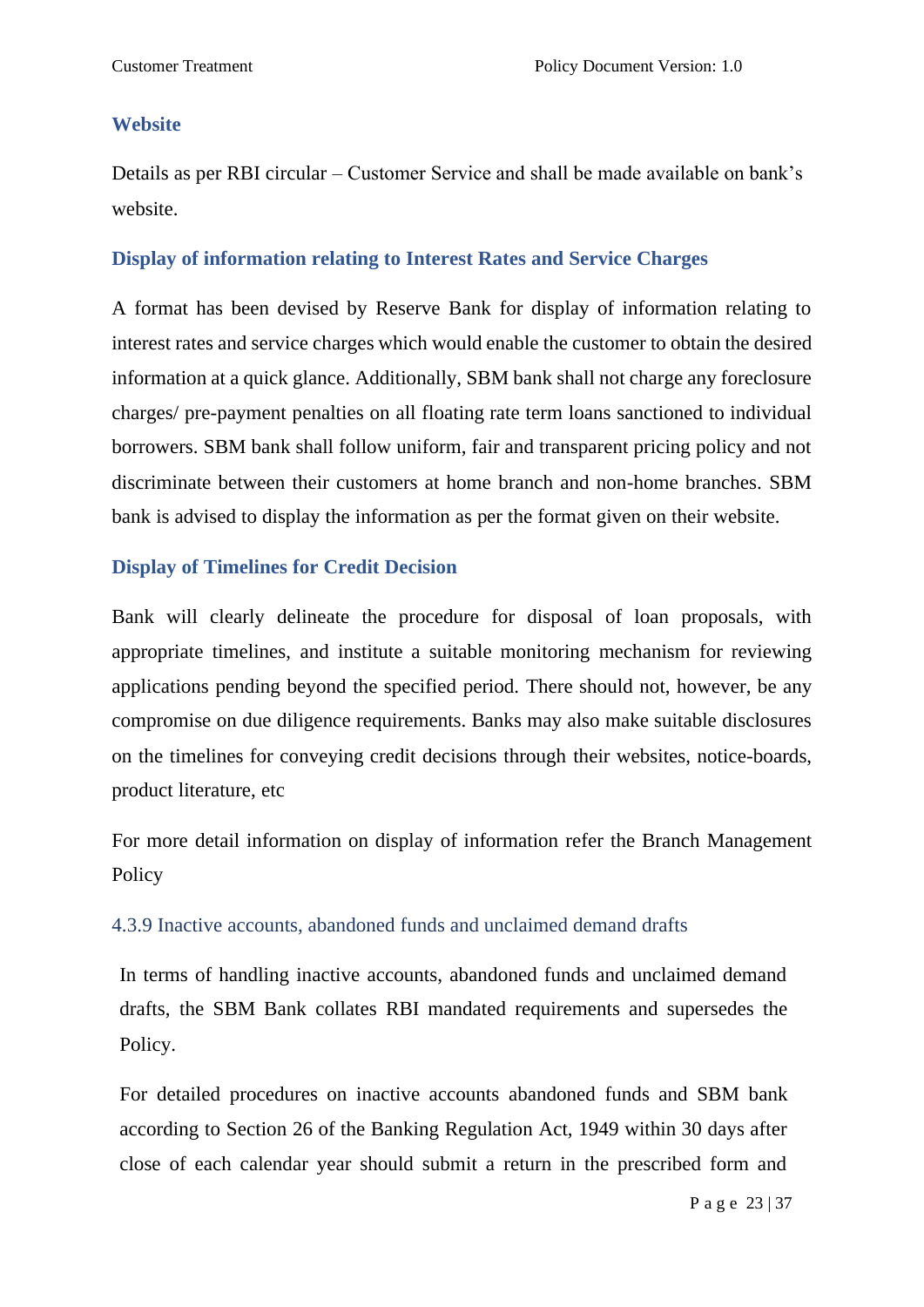manner to the Reserve Bank of India as at the end of each calendar year (i.e., 31st December) of all accounts in India which have not been operated upon for 10 years.

#### **4.3.9.1Handling of Inactive Accounts**

- 1. A savings as well as current account should be treated as inoperative / dormant if there are no transactions in the account for over a period of two years.
- 2. SBM bank should make an annual review of accounts in which there are no operations (i.e., no credit or debit other than crediting of periodic interest or debiting of service charges) for more than one year. The bank may approach the customers and inform them in writing that there has been no operation in their accounts and ascertain the reasons for the same.
- 3. The amount to the credit of any account which has not been operated upon for a period of ten years or any deposit or any amount remaining unclaimed for more than ten years shall be credited to the Depositor Education and Awareness Fund, within a period of three months from the expiry of the said period of ten years. The depositor is however entitled to claim from SBM bank his / her deposit or any other unclaimed amount or operate his / her account after the expiry of ten years, even after such amount has been transferred to the Fund. SBM bank would be liable to pay the amount to the depositor / claimant and claim refund of such amount from the Fund.

For detailed procedures on inactive accounts, SBM bank shall refer to the Deposit Policy

#### **4.3.9.2 Display list of Inoperative Accounts**

SBM bank should display the list of unclaimed deposits / inoperative accounts which are inactive / inoperative for ten years or more on their respective websites. The list so displayed on the website

must contain only the names of the account holder(s) and his / her address in respect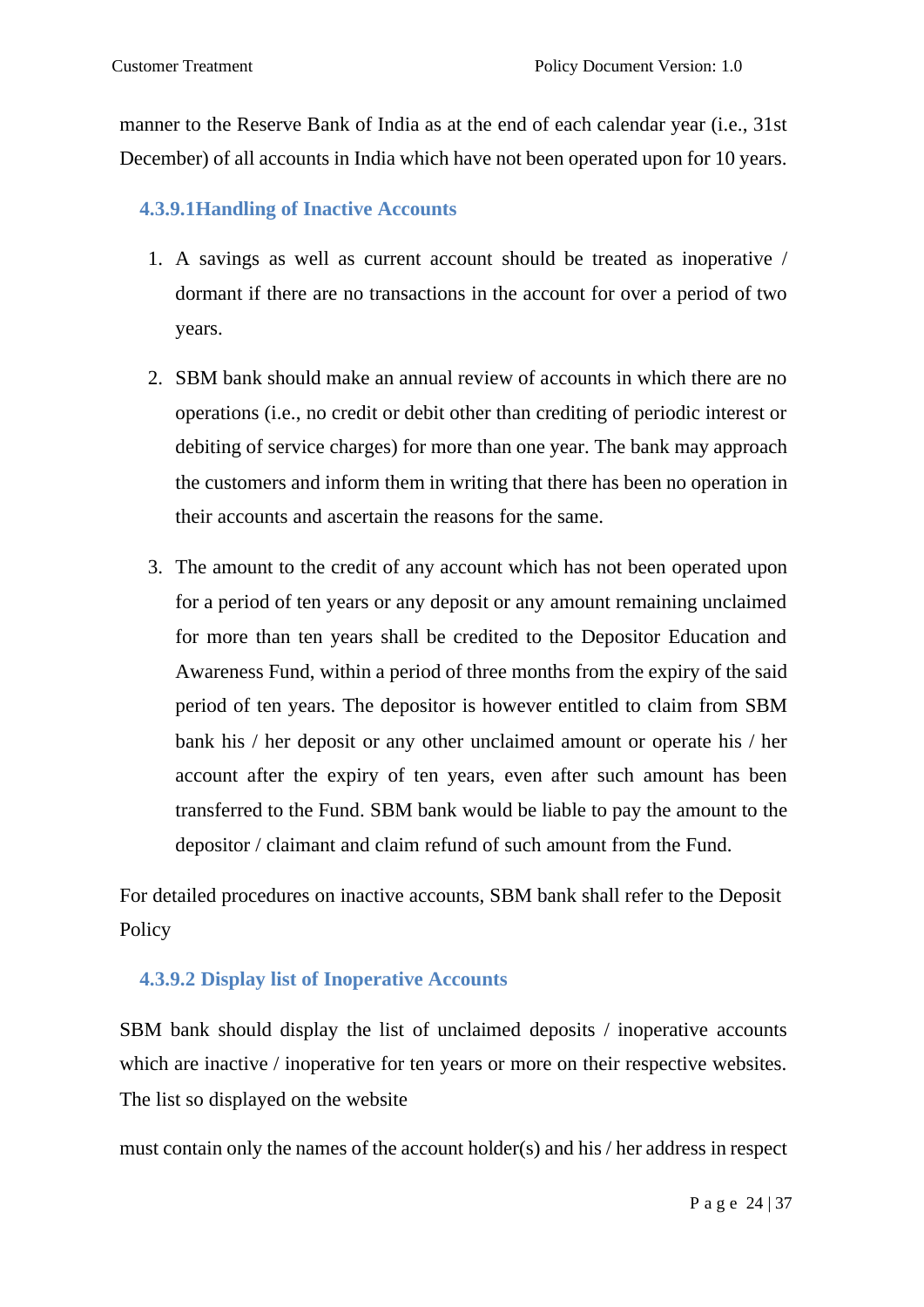of unclaimed deposits / inoperative accounts. In case where the accounts are not in the names of individuals, the names of individuals authorized to operate the accounts should be indicated. For detailed procedures on display of this information, SBM bank should follow the Deposit Policy

## 4.3.10 Liability for losses

- 1. SBM bank shall not be liable for any loss caused by circumstances that are beyond SBM bank's reasonable control, including but not limited to:
	- a. Customer negligence leading to theft or fraud;
	- b. Customer inability to access internet banking, or any other application associated with or reliant on internet, at any time, or any failure or delay in providing a service via the internet;
	- c. Customer inability to access telephone or mobile banking, or any other application associated or reliant on telephone or mobile banking, at any time, or any failure or delay in providing a service via telephone or mobile;
	- d. A disruption of services caused by force majeure; and
	- e. Customer inability to access a card or an ATM.
	- 2. SBM bank must ask their customers to mandatorily register for SMS alerts and whenever available for email alerts for electronic banking transactions. The sms alerts shall mandatorily be sent to customers, while email alerts would be sent, wherever registers. The customers must notify the bank / branches of any unauthorized electronic banking transaction at the earliest after the occurrence of such transaction and the longer the time taken to notify the bank, the higher will be the risk of loss to the bank / customer.
	- 1. SBM bank shall follow standard guidelines to inactivate accounts where the customer informs SBM of an unauthorized activity which may potentially lead to losses.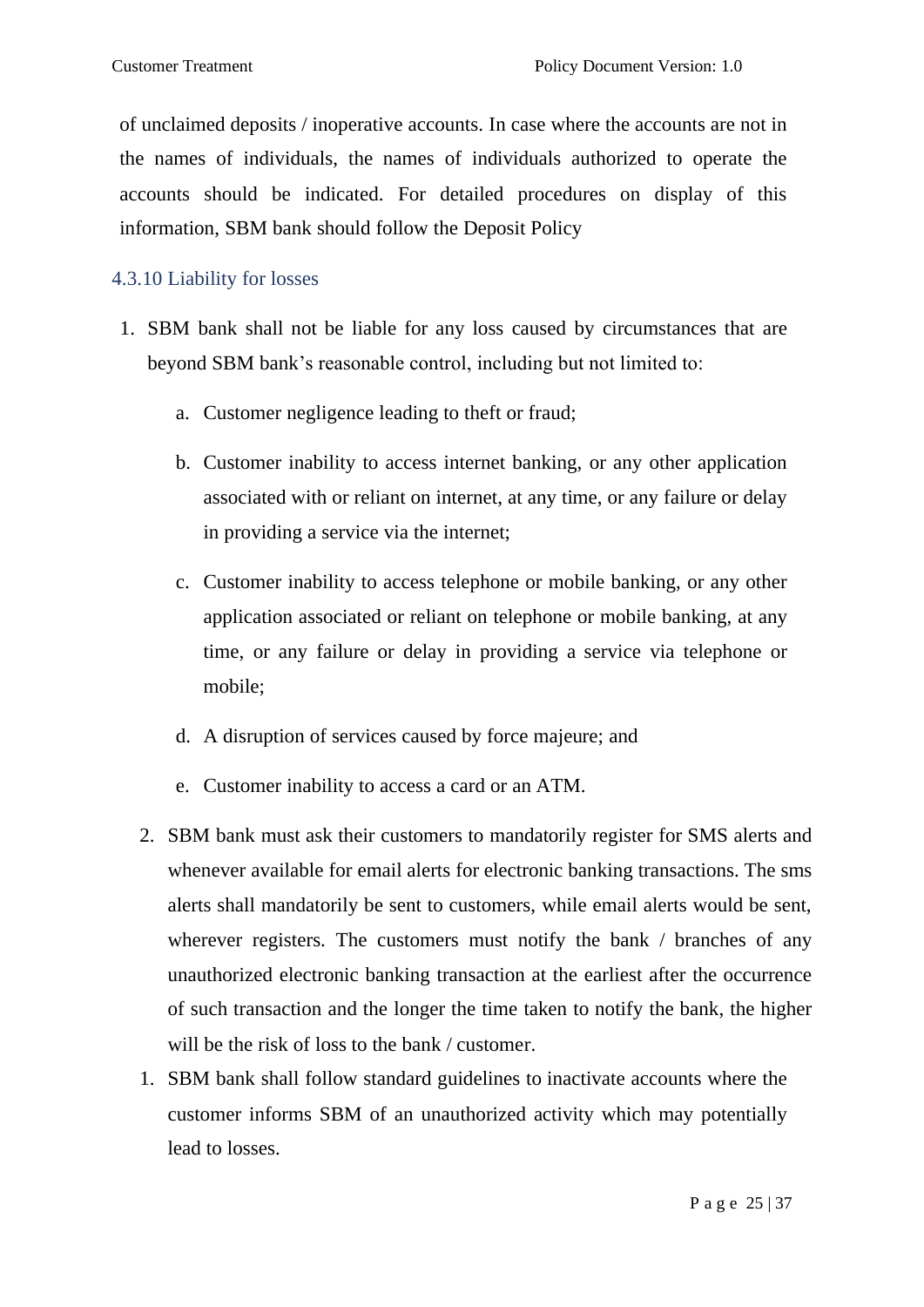2. Any refunds for transactions executed after the breach has occurred should be made as per terms and conditions for the account.

#### 4.3.11 Settlement of Claims of Deceased person

SBM bank should undertake a comprehensive review of their extant systems and procedures relating to settlement of claims of their deceased constituents with a view to evolving a simplified policy/ procedures for the purpose, with the approval of the Board, taking into account the applicable statutory provisions, foregoing instructions as also the Model Operational Procedure formulated by the IBA. For further details on settlement of claims in case of deceased person SBM bank shall refer the deposit policy

#### 4.3.12 Settlement of Claims in respect of missing persons

SBM bank should follow the following system in case a claim is received from a nominee / legal heirs for settlement of claim in respect of missing persons:

- 1. The settlement of claims in respect of missing persons would be governed by the provisions of Sections 107 and 108 of the Indian Evidence Act, 1872. As per these, presumption of death of a person can be raised only after a lapse of seven years from the date of his / her being reported missing. As such, the nominee / legal heirs have to raise an express presumption of death of the subscriber under Section 107 / 108 of the Indian Evidence Act before a competent court. If the court presumes that he / she is dead, then the claim in respect of a missing person can be settled on the basis of the same.
- 2. SBM bank should have a policy which would enable them to settle the claims of a missing person after considering the legal opinion and taking into account the facts and circumstances of each case. Further, keeping in view the imperative need to avoid inconvenience and undue hardship to the common person, the bank should fix a threshold limit, up to which claims in respect of missing persons could be settled without insisting on production of any documentation other than (i) FIR and the non-traceable report issued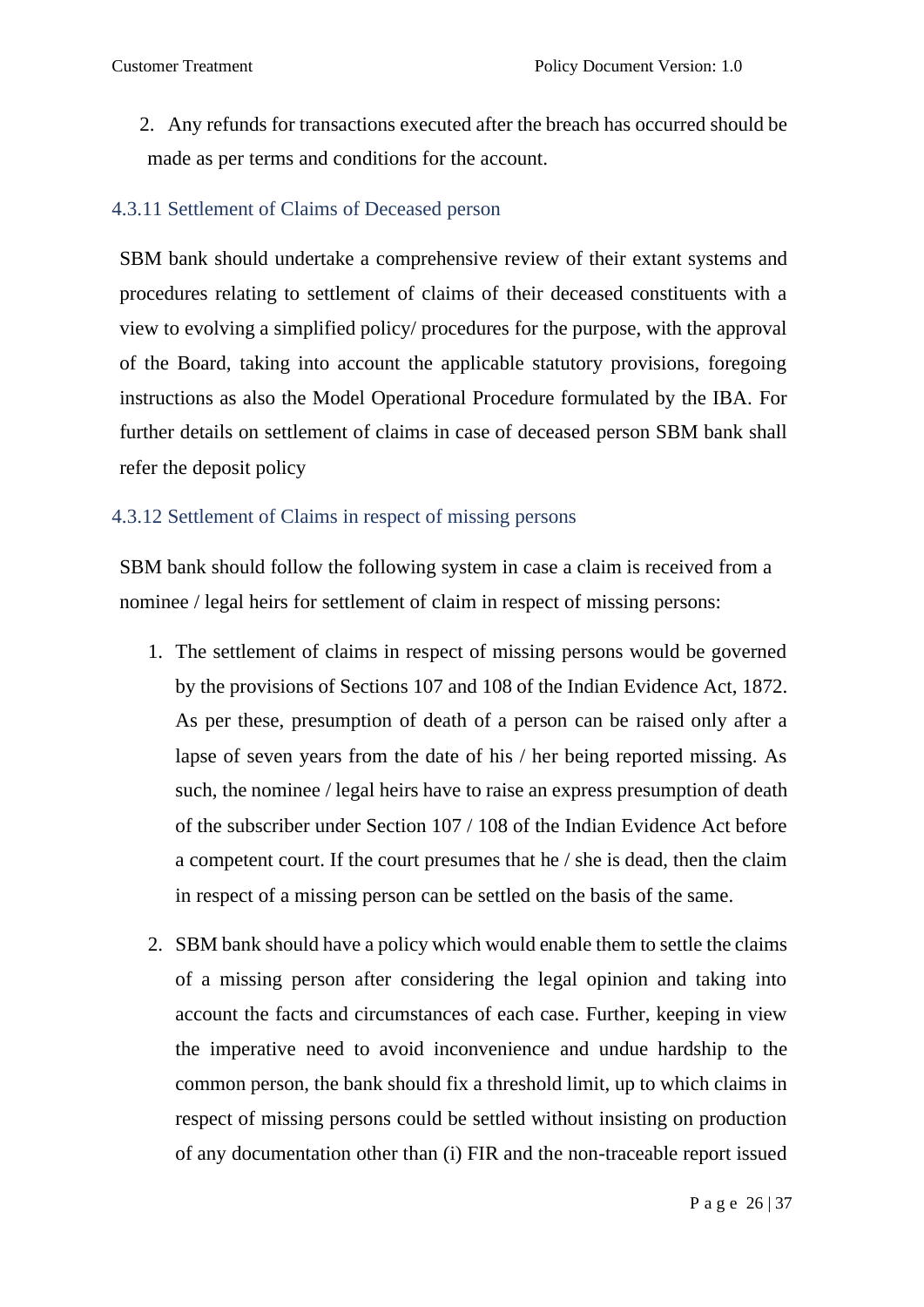by police authorities, and (ii) Letter of indemnity.

For detailed procedures on settlement of such claims, SBM bank refer Deposit **Policy** 

## 4.3.13 Operation of Accounts by Old & Incapacitated Persons

The bank will extend certain facilities to account holders who are sick/old/incapacitated and who are not willing to open and operate joint accounts (by which the problem could be solved). The cases of sick/old/incapacitated account holders fall into the following categories:

- An account holder who is too ill to sign a cheque/cannot be physically present in the bank to withdraw money from his bank account but can put his/her thumb impression on the cheque/withdrawal form
- An account holder who is not only unable to be physically present in the bank but is also not even able to put his/her thumb impression on the cheque/withdrawal form due to certain physical defect/ incapacity.

# 4.3.14 Opening of a bank account of a person who cannot sign due to loss of both hands

SBM bank must follow the guidelines of the IBA on the question of opening of a bank account of a person who has lost both his hands and could not sign the cheque / withdrawal form. IBA's opinion is as under:

In terms of the General Clauses Act, the term "Sign" with its grammatical variations and cognate expressions, shall with reference to a person who is unable to write his name, include "mark" with its grammatical variations and cognate expressions. The Supreme Court has held in AIR 1950 – Supreme Court, 265 that there must be physical contact between the person who is to sign and the signature can be by means of a mark. This mark can be placed by the person in any manner. It could be the toe impression, as suggested. It can be by means of mark which anybody can put on behalf of the person who has to sign, the mark being put by an instrument which has had a physical contact with the person who has to sign.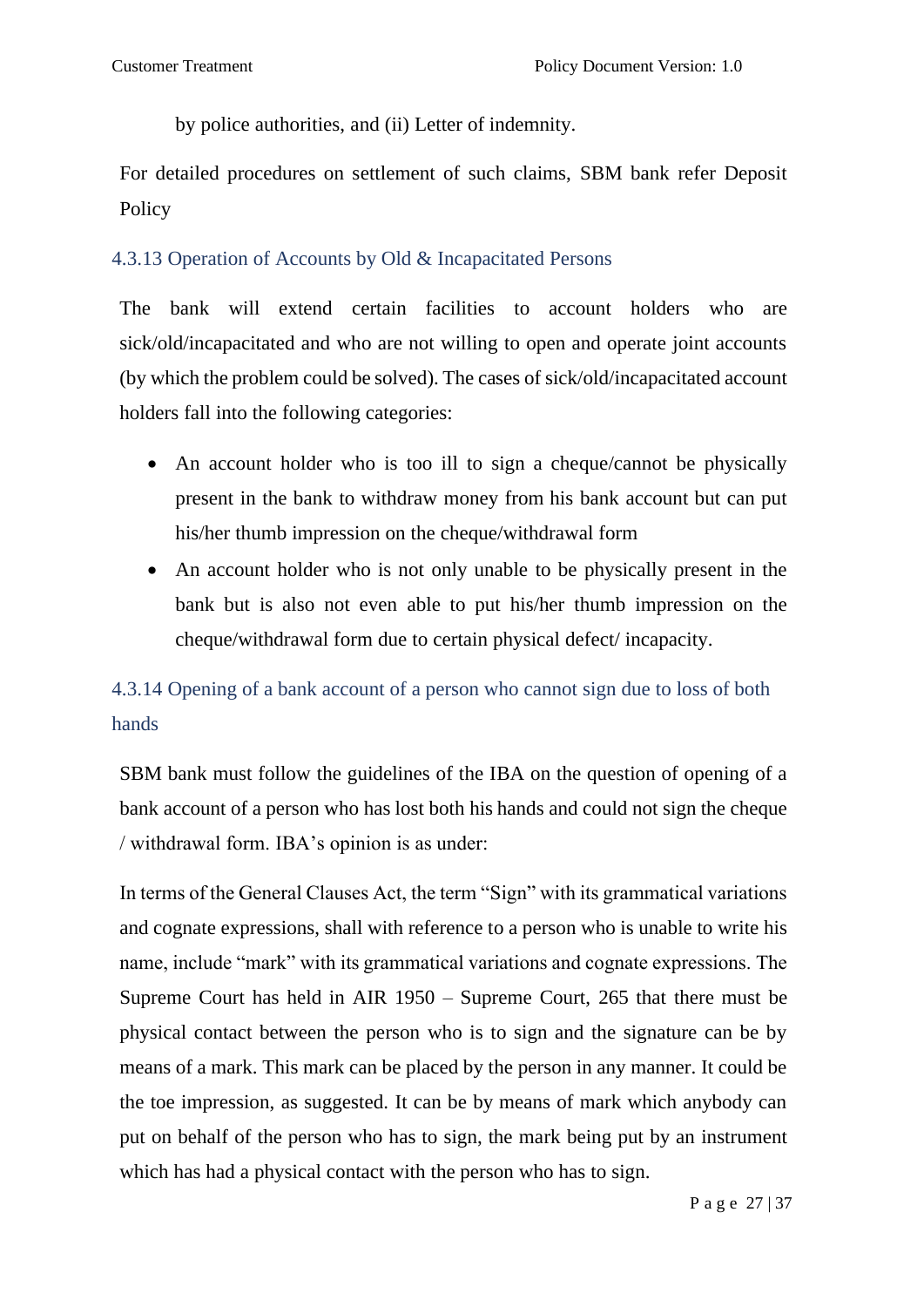# 4.3.15 Need for Bank Branches / ATMs to be made accessible to persons with disabilities

SBM bank should take appropriate steps including providing ramps at the entrance of the bank branches so that the persons with disabilities / wheel chair users can enter the bank branches and conduct business without much difficulty.

#### 4.3.16 Cheque Drop Box Facility

SBM bank should ensure that both the drop box facility and the facility for acknowledgement of the cheques at regular collection counters should be available to the customers and no branch should refuse to give an acknowledgement if the customer tenders the cheques at the counters. The customers should not be compelled to drop the cheques in the dropbox.

For detailed procedures on cheque drop facility, SBM bank shall refer the Cheque Collection Policy

# <span id="page-27-0"></span>**4.4 Guidelines for the purpose of opening/ operating bank accounts of Persons with Autism, Cerebral Palsy, Mental Retardation, Mental Illness and Mental Disabilities**

The following guidelines would be applicable for the purpose of opening / operating bank accounts of the above persons:

- i. The Mental Health Act, 1987 provides a law relating to the treatment and care of mentally ill persons and to make better provision with respect to their property and affairs. According to the said Act, "mentally ill person" means a person who is in need of treatment by reason of any mental disorder other than mental retardation. Sections 53 and 54 of this Act provide for the appointment of guardians for mentally ill persons and in certain cases, managers in respect of their property. The prescribed appointing authorities are the district courts and collectors of districts under the Mental Health Act, 1987
- ii. The National Trust for Welfare of Persons with Autism, Cerebral Palsy,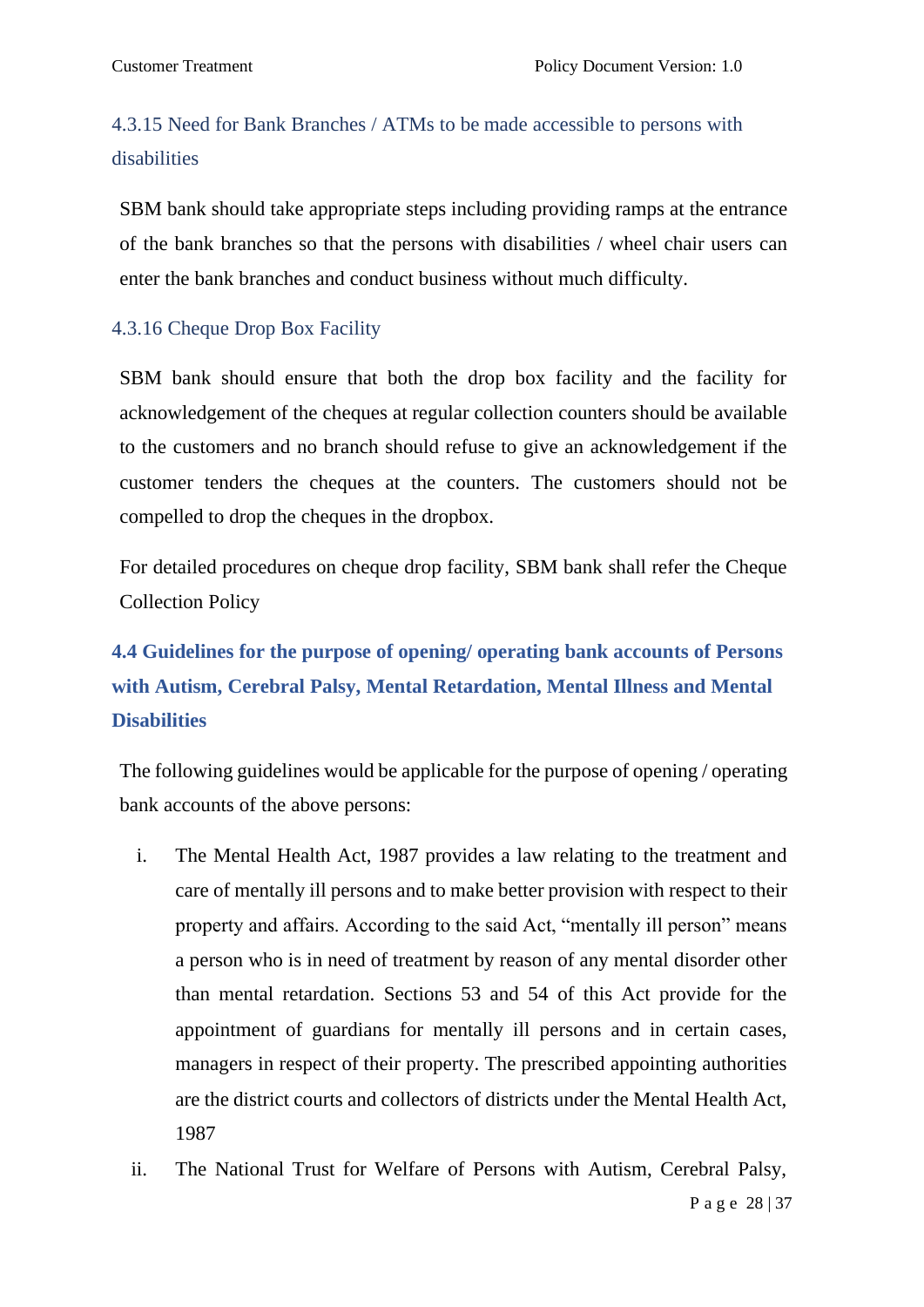Mental Retardation and Multiple Disabilities Act, 1999 provides a law relating to certain specified disabilities. Clause (j) of Section 2 of that Act defines a "person with disability" to mean a person suffering from any of the conditions relating to autism, cerebral palsy, mental retardation or a combination of any two or more of such conditions and includes a person suffering from severe multiple disabilities. This Act empowers a Local Level Committee to appoint a guardian, to a person with disabilities, who shall have the care of the person and property of the disabled person.

iii. Bank shall take note of the legal position stated above and may rely on and be guided by the orders/certificates issued by the competent authority, under the respective Acts, appointing guardians/managers for the purposes of opening/operating bank accounts. In case of doubt, care may be taken to obtain proper legal advice.

# <span id="page-28-0"></span>**4.5 Remittance**

Remittance of Funds for Value ₹ 50,000/- and above

SBM bank should ensure that any remittance of funds by way of demand drafts/mail transfers / telegraphic transfers or any other mode and issue of travellers cheques for value of ₹ 50,000/- and above is effected only by debit to the customer's account or against cheques or other instruments tendered by the purchaser and not against cash payment . These instructions are extended to retail sale of gold/silver/platinum. In the current scenario, where the integrity of the financial system in general and the banking channels in particular is of paramount importance, breach of these guidelines is a matter of serious regulatory concern in view of the wide ranging ramifications. Any violation of these instructions will be viewed seriously.

#### 4.5.1 Demand Drafts

#### **4.5.1.1 Issue of Demand Drafts**

SBM bank shall ensure that demand drafts of  $\bar{\tau}$  20,000/- and above are issued invariably with account payee crossing. All superscriptions about validity of the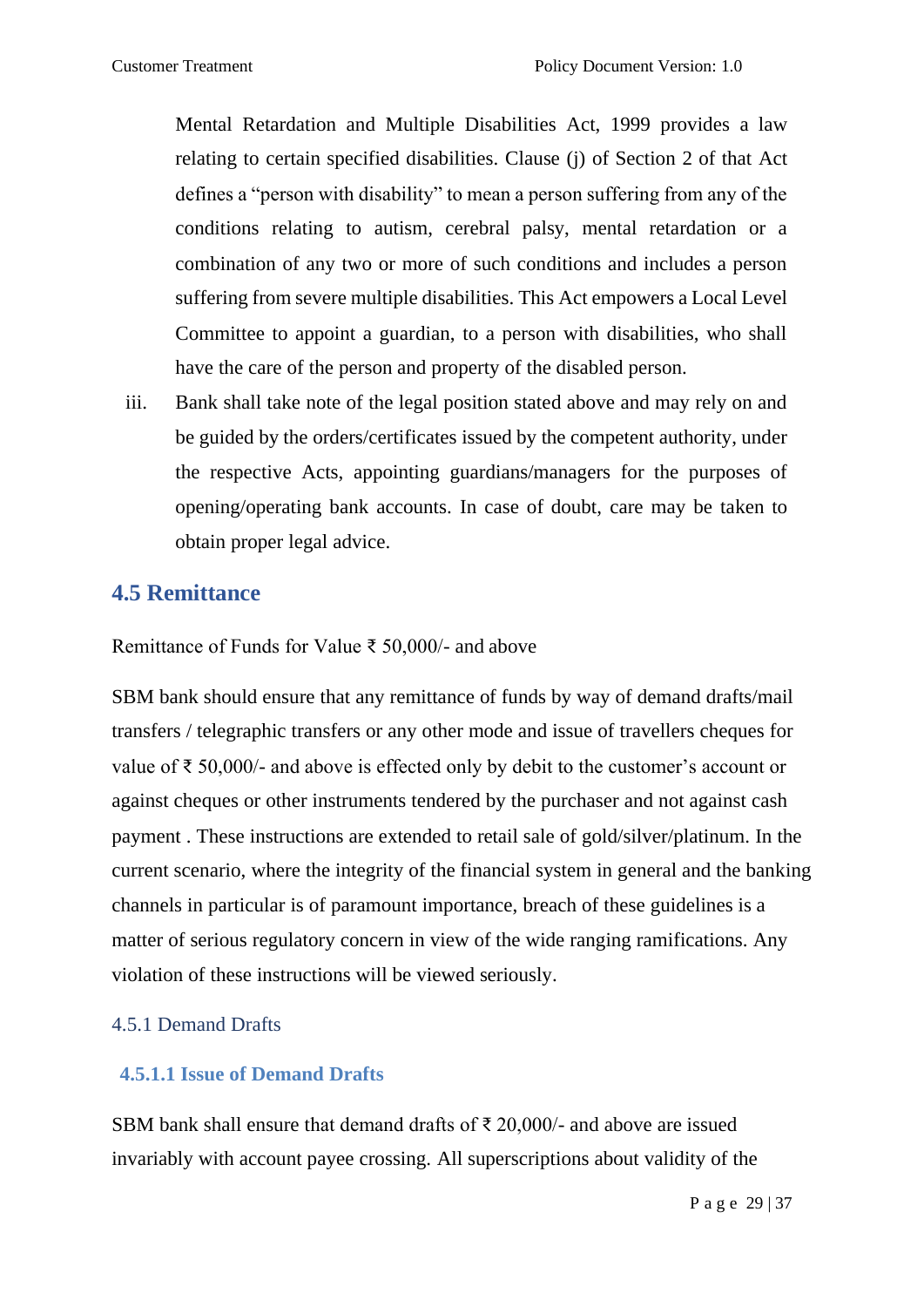demand draft should be provided at the top of the draft form. A draft should be uniformly valid for a period of three months and procedure for revalidation after three months should be simplified.

## **4.5.1.2 Encashment of drafts**

SBM Bank shall ensure that drafts drawn on their branches are paid immediately. Payment of draft should not be refused for the only reason that relative advice has not been received.

## **4.5.1.3 Issue of Duplicate Demand Draft**

Duplicate draft, in lieu of lost draft, up to and including ₹ 5,000/- may be issued to the purchaser on the basis of adequate indemnity and without insistence on seeking non payment advice from drawee office irrespective of the legal position obtaining in this regard.

SBM bank shall issue duplicate Demand Draft to the customer within a fortnight from the receipt of such request. Further, for the delay beyond this stipulated period, banks were advised to pay interest at the rate applicable for fixed deposit of corresponding maturity in order to compensate the customer for such delay. The period of fortnight prescribed would be applicable only in cases where the request for duplicate demand draft is made by the purchaser or the beneficiary and would not be applicable in the case of third party endorsements.

## **4.5.1.4 Remittance through electronic mode**

In case of remittance through electronic funds transfer, originating banks should provide the option to the customer to choose between RTGS system and NEFT system at the time of initiation of the funds transfer. The option should be made available to all the customers who may originate remittance either at the branch or through internet or any other means. The funds are to be transferred necessarily through the option chosen by the customer.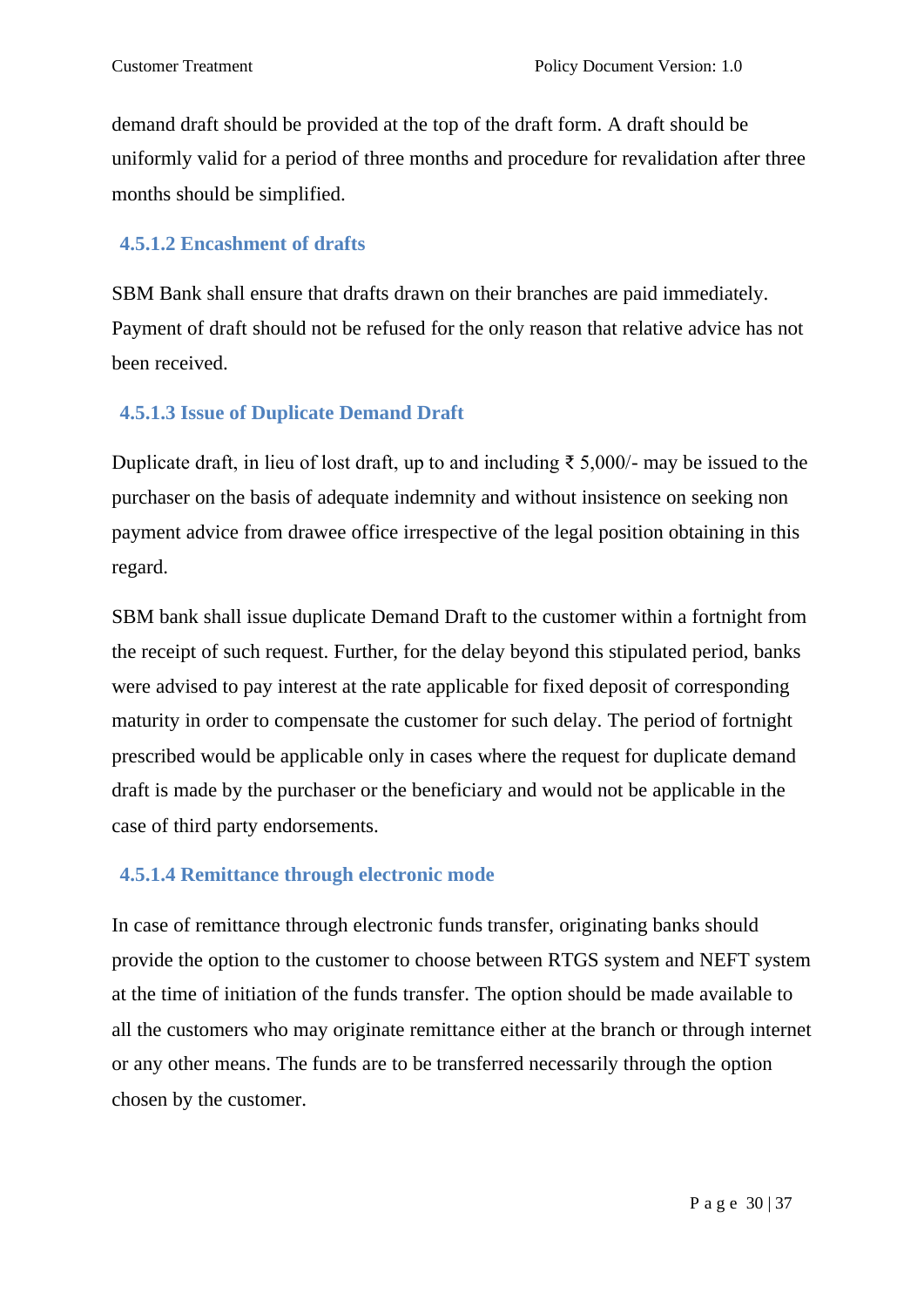## **4.5.1.5 Providing Positive Confirmation to the Originator**

SBM bank shall put in place appropriate mechanism to ensure positive confirmation is sent to the remittance originator confirming the successful credit of funds to the beneficiary's account when funds are transferred through NEFT.

# **4.5.1.6 Payment of penal interest for delayed credit /refunds of NEFT transactions**

SBM bank shall pay penal interest at the current RBI LAF Repo Rate plus two percent for the period of delay / till the date of refund as the case may be to the affected customers, without waiting for claim from customers. SBM bank shall ensure call/ emails sent to Customer Facilitation Centres are promptly attended to and sufficient resources are dedicated for the same.

# **4.5.1.7 National Electronic Funds Transfer (NEFT) – Requirement of Indian Financial System Code (IFSC) in transactions**

To facilitate electronic modes of remittance and enhancing customer service at branches for NEFT transactions, SBM bank shall provide customers with necessary assistance in filling out the details as required in the NEFT application form, including ensuring that beneficiary account details etc. are duly filled in.

# **4.5.1.8 National Electronic Funds Transfer (NEFT) System - Rationalisation of customer charges**

Maximum Customer charges that can be levied by the banks for NEFT transactions are as under:

| <b>Value Band</b>                       | <b>Maximum Charges</b><br>(exclusive of service<br>tax) |
|-----------------------------------------|---------------------------------------------------------|
| Amounts up to $\overline{\xi}10,000/$ - | ₹ 2.50/-                                                |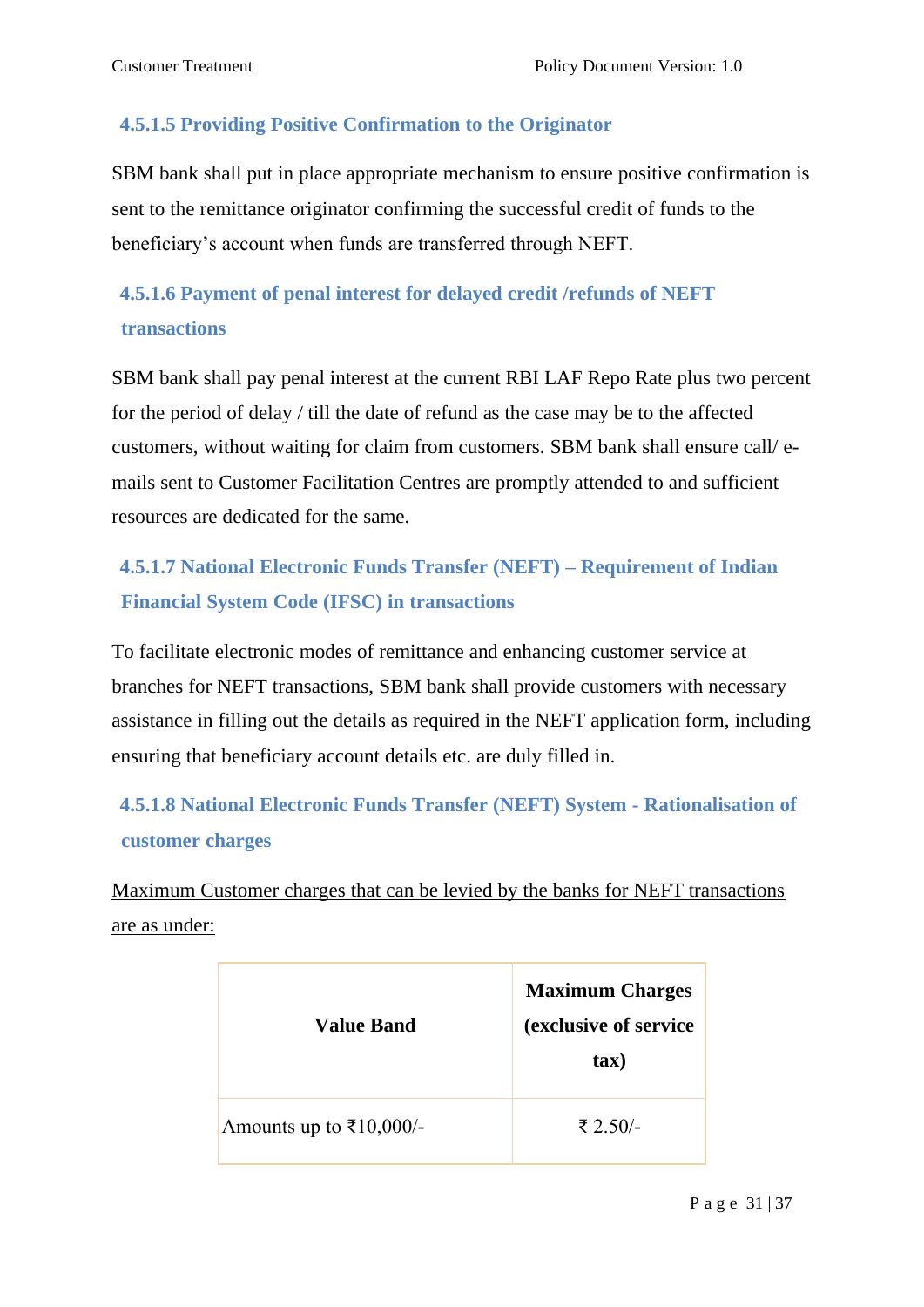| Amounts from ₹ 10,001/- to ₹ 1<br>lakh                       | ₹ 5/-  |
|--------------------------------------------------------------|--------|
| Amounts above $\bar{\xi}$ 1 lakh up to $\bar{\xi}$ 2<br>lakh | ₹ 15/- |
| Amounts above $\bar{\xi}$ 2 lakh                             | ₹ 25/- |

## <span id="page-31-0"></span>**4.6 Customer Information and Complaints Handling**

#### 4.6.1 Disclosure of Information

The disclosure of information on products and services on websites is an effective channel for reaching out to customers and the public at large. The bank should use various modes of display such as notice boards, websites, booklets and brochures.

For detailed procedures on display of information, SBM bank shall refer the Complaints Handling Policy

#### 4.6.2 Handling of Customer Information

- 1 SBM bank shall treat customer information as strictly private and confidential. SBM bank shall not reveal personal details or details about customer accounts to anyone except when required or allowed under the law or when provided with prior customer permission to do so.
- 2 SBM bank will not press the customers by restricting access to standard services and products upon the condition that customers consent to pass their personal information to any company, including those in the SBM Group.
- 3 SBM bank may be required to disclose information about the customer credit exposure to credit bureaus, and will do so in accordance with RBI laws.
- 4 In addition as required by the RBI Master Circular on Customer Service wherever SBM bank desires to collect any information about the customer for a purpose other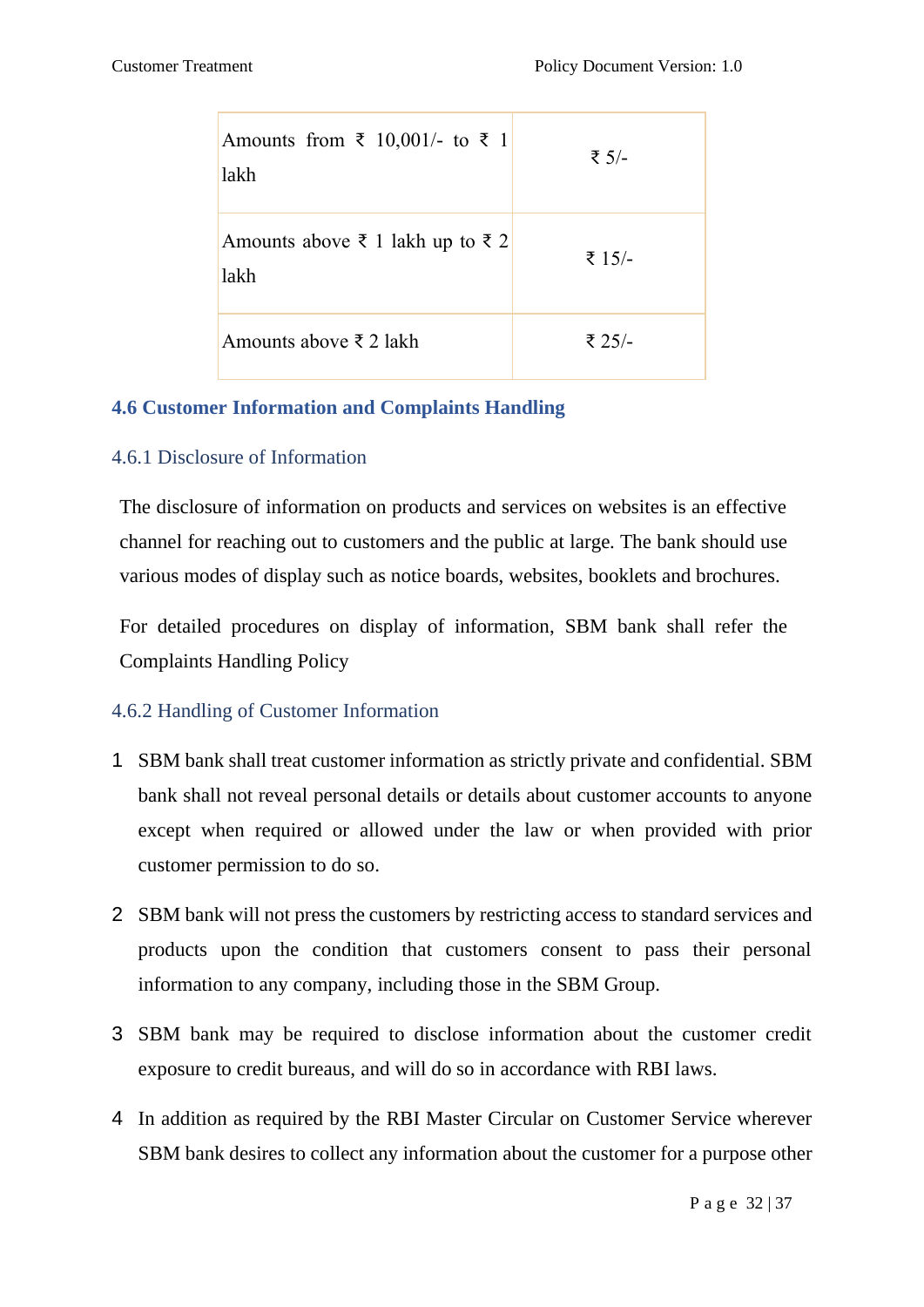than KYC requirements, it should not form part of the account opening form. Such information may be collected separately, purely on a voluntary basis, after explaining the objectives to the customer and taking his express approval for the specific uses to which such information could be put.

For detailed procedures on handling of customer information, SBM bank shall refer the Complaints Handling Policy.

## 4.6.3 Complaints Handling

Complaints made by customers will be treated fairly, objectively and within set timelines as per the Complaints Handling Policy (Policy ID 1.11.1\_IND).

## 4.6.4 Switching banks by customers

SBM bank shall ensure that depositors dissatisfied with customer service have the facility to switch banks and thwarting depositors from such switches would invite serious adverse action from the RBI.

#### 4.6.5 Incentives & Penalties for branches based on customer service

SBM bank should ensure that all branches including currency chests provide suitable customer service with regard to exchange of notes and coins. For detailed procedures on Incentives & Penalties for branches, SBM bank should follow the guidelines mandated by the Master Circular on Scheme of Incentives & Penalties for bank branches based on performance in rendering customer service to the members of public.

# <span id="page-32-0"></span>**4.7 Customer Confidentiality Obligations**

Wherever bank desire to collect any information about the customer for a purpose other than KYC requirements, it will not form part of the account opening form. Such information may be collected separately, purely on a voluntary basis, after explaining the objectives to the customer and taking his express approval for the specific uses to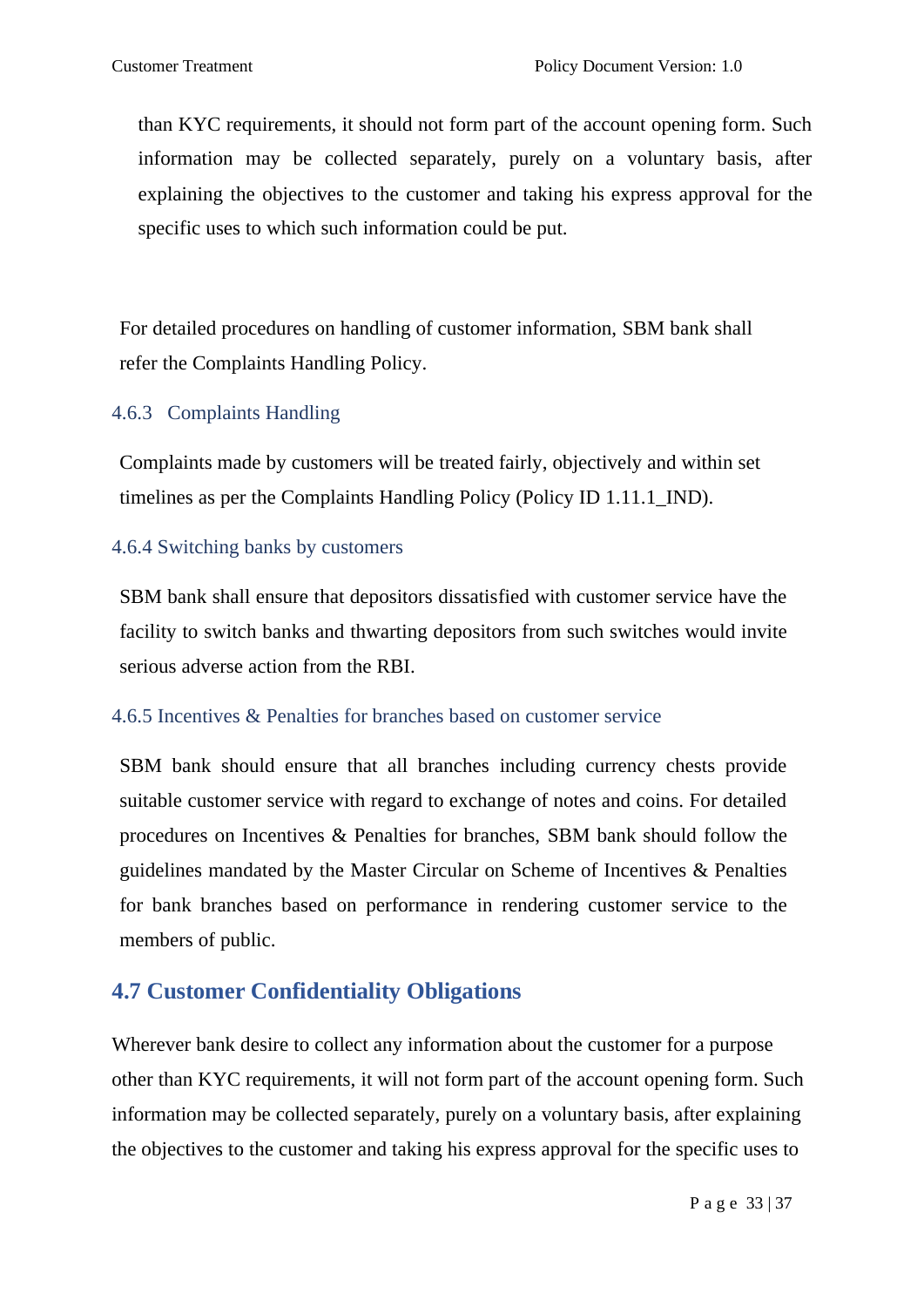which such information could be put. The bankers' obligation to maintain secrecy arises out of the contractual relationship between the banker and customer, and as such no information should be divulged to third parties except under circumstances which are well defined. The following exceptions to the said rule are normally accepted:

- Where disclosure is under compulsion of law
- Where there is duty to the public to disclose
- Where interest of bank requires disclosure and
- Where the disclosure is made with the express or implied consent of the customer.

# <span id="page-33-0"></span>**4.8 Collecting Information from customers for cross-selling purpose**

The Bank is aware, that the information provided by the customer for KYC compliance while opening an account is confidential and divulging any details thereof for cross selling or any other purpose would be in breach of customer confidentiality obligations. Banks should treat the information collected from the customer for the purpose of opening of account as confidential and not divulge any details thereof for cross selling or any other purposes. The Bank will ensure that information sought from the customer is relevant to the perceived risk, is not intrusive, and is in conformity with the guidelines issued in this regard. Wherever we decide to collect any information about the customer for a purpose other than KYC requirements, it will not form part of the account opening form. Such information may be collected separately, purely on a voluntary basis, after explaining the objectives to the customer and taking his express approval for the specific uses to which such information could be put.

# <span id="page-33-1"></span>**4.9 Declaration of Holiday under the Negotiable Instruments Act, 1881**

The bank will declare holidays, in terms of Section 25 of the Negotiable Instruments Act, 1881, the expression "public holiday" includes Sunday and any other day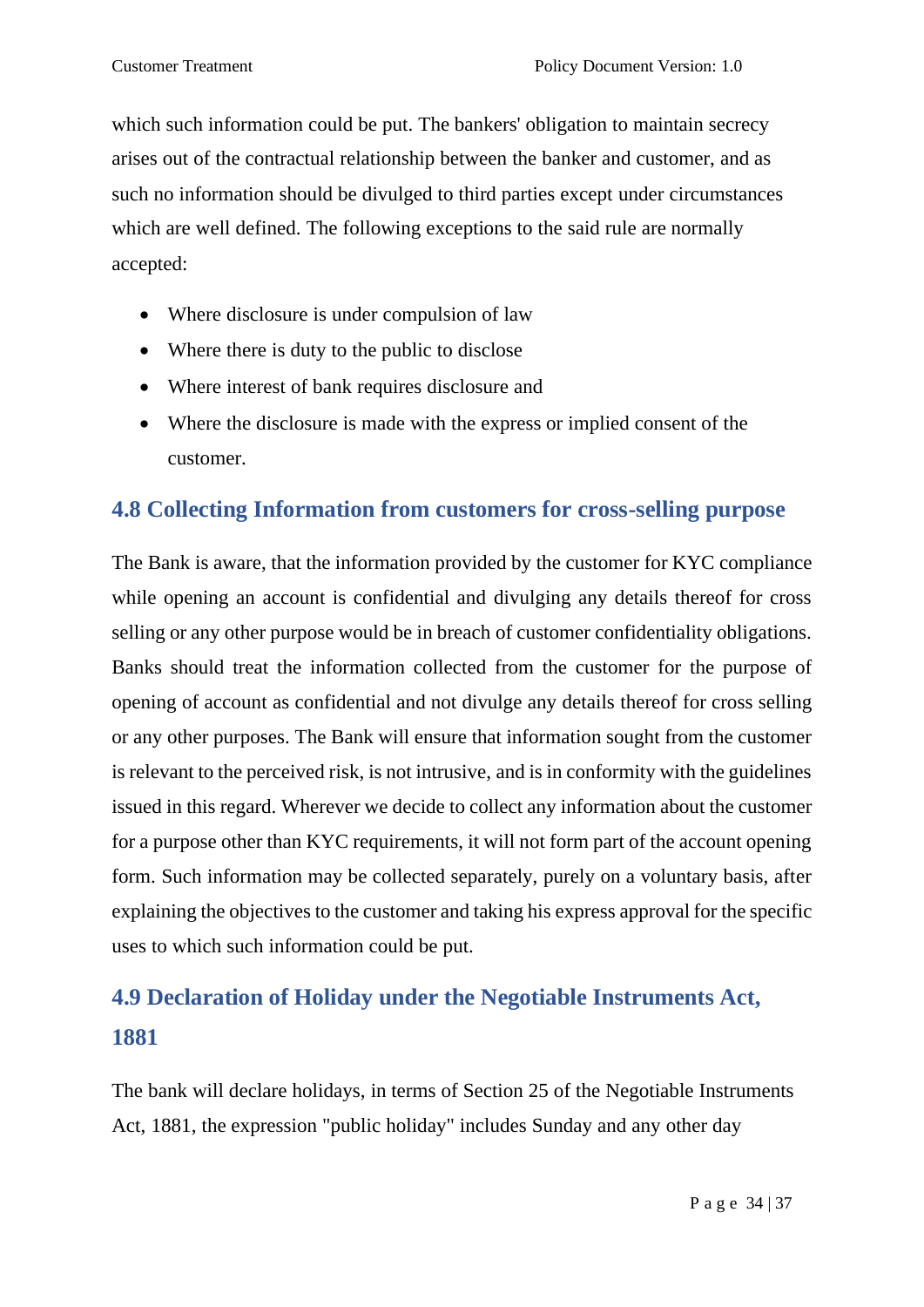declared by the Central Government by notification in the Official Gazette to be a public holiday.

# <span id="page-34-0"></span>**4.10 Business Continuity**

SBM bank shall take necessary measures to ensure the continuity of business operations and to minimize recovery time in the case of a disaster (natural or otherwise) or in the event of an emergency as per the SBM Bank's Business Continuity Management Policy (Policy ID 1.3.0\_IND). Customers shall be notified in accordance with the BCM communications plan.

If SBM bank plans to close or move a branch, customers will be given advance notice and informed of relevant procedures to ensure business continuity. The customers should also be given advance notice around outage of services such as call center, phone / internet banking, website due to reasons such as technical upgrades and any delays in publishing and delivery of their account statements.

# <span id="page-34-1"></span>**4.11 Miscellaneous**

#### **4.11.1 Sunday banking**

Sunday banking: In predominantly residential areas the Bank may keep the branches open for business on Sundays by suitably adjusting the holidays. The Bank will ensure that rural branches are open on weekly market day.

#### **4.11.2 Accepting standing instructions of customers**

Standing instructions will be accepted on all current and savings bank accounts, including payments on account of taxes, rents, bills, school / college fees, licenses, etc.

#### **4.11.3 Clean Overdrafts for small amounts**

Clean overdrafts for small amounts may be permitted at the discretion of branch manager (subject to policy to be framed) to customers whose dealings have been satisfactory.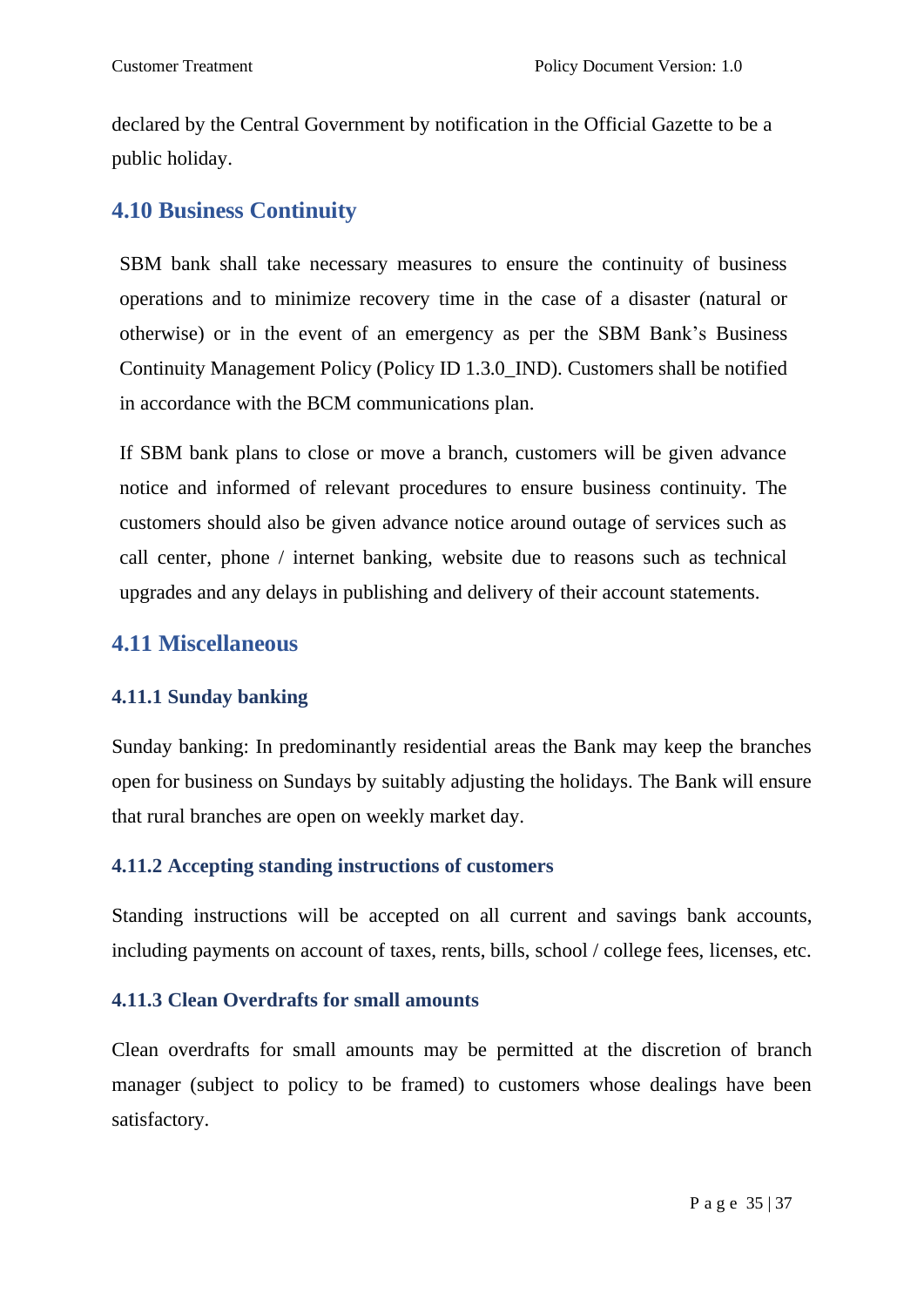#### **4.11.4 Rounding off of transactions**

All transactions, including payment of interest on deposits/charging of interest on advances, should be rounded off to the nearest rupee i.e., fractions of 50 paise and above shall be rounded off to the next higher rupee and fraction of less than 50 paise shall be ignored. Issue prices of cash certificates should also be rounded off in the same manner. However, banks should ensure that cheques/drafts issued by clients containing fractions of a rupee are not rejected or dishonored by them.

# <span id="page-35-0"></span>**5 Policy Reviews**

This Customer Treatment Policy will be reviewed at least once a year or more frequently (if required) by the Customer Service Committee.

# <span id="page-35-1"></span>**6 Policy Amendment Authority**

SBM Risk Management Committee must recommend to the Board any changes or amendments to the Policy for their approval. The regulatory guidelines take precedence over the provisions of this policy and the policy will be suitably amended during next review so as to avoid any conflict between the regulatory guideline and the policy.

# <span id="page-35-2"></span>**8 Regulatory Reference**

The documents have been referred to while working of the Customer Treatment Policy:

- 1. Master Circular on Customer Service in Banks (DBR No. Leg. BC. 21 /09.07.006/2015-16) dated July 01, 2016
- 2. Master Circular Scheme of Incentives & Penalties for bank branches based on performance in rendering customer service to the members of public (DCM (CC) No. G-4/03.44.01/2018-19 dated July 01, 2018).
- 3. Banking Codes and Standards